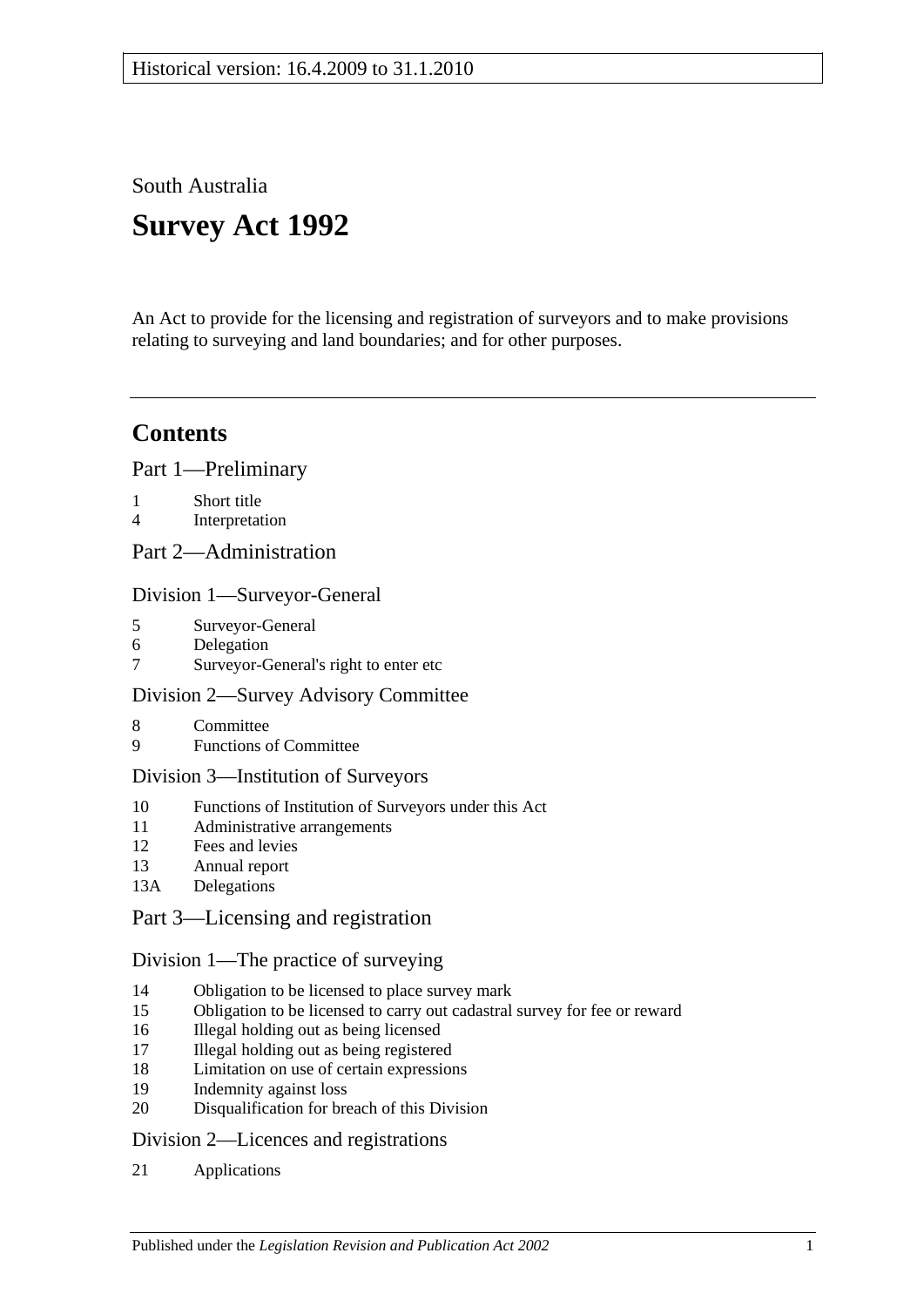- [Grant of licence or registration](#page-10-2)
- [Conditional licence](#page-10-3)
- [Duration and renewal](#page-11-0)
- [Licences or certificates](#page-11-1)
- [Continuing education](#page-11-2)
- [Breach of conditions](#page-12-0)

#### [Division 3—Special provisions relating to surveying services providers](#page-12-1)

[Improper directions etc to surveyor by surveying services provider](#page-12-2)

#### [Division 4—Discipline](#page-12-3)

- [Proper cause for disciplinary action](#page-12-4)
- [Complaints](#page-13-0)
- [Investigations by Institution of Surveyors](#page-13-1)
- [Consequence of investigation by Institution of Surveyors](#page-14-0)
- [Disciplinary powers of Court](#page-14-1)
- 38A [Participation of assessors in disciplinary proceedings](#page-15-0)
- [Return of licence or certificate of registration](#page-15-1)
- [Restrictions on disqualified persons](#page-16-0)
- [Consequences of action against surveyor in other jurisdictions](#page-16-1)

#### [Division 5—Appeal to Court](#page-16-2)

- [Appeal to Court](#page-16-3)
- [Part 4—Surveying](#page-17-0)

#### [Division 1—Survey instructions](#page-17-1)

[Survey instructions](#page-17-2)

#### [Division 2—Rectification of surveys](#page-18-0)

- [Investigations by Surveyor-General](#page-18-1)
- [Rectification](#page-19-0)

#### [Division 3—Miscellaneous](#page-19-1)

[Right to enter etc](#page-19-2)

#### [Certification of plans](#page-20-0)

[Liability of surveyor for acts or omissions of employees](#page-20-1)

#### [Part 5—Establishment of land boundaries](#page-20-2)

#### [Division 1—Coordinated cadastre](#page-20-3)

[Coordinated cadastre](#page-20-4)

#### [Division 2—Confused land boundaries](#page-21-0)

- [Confused Boundary Areas](#page-21-1)
- [Surveys within Confused Boundary Area](#page-21-2)

#### [Part 6—Miscellaneous](#page-23-0)

- [Interference with survey marks](#page-23-1)
- [Offence to hinder or obstruct](#page-23-2)
- [False or misleading information](#page-24-0)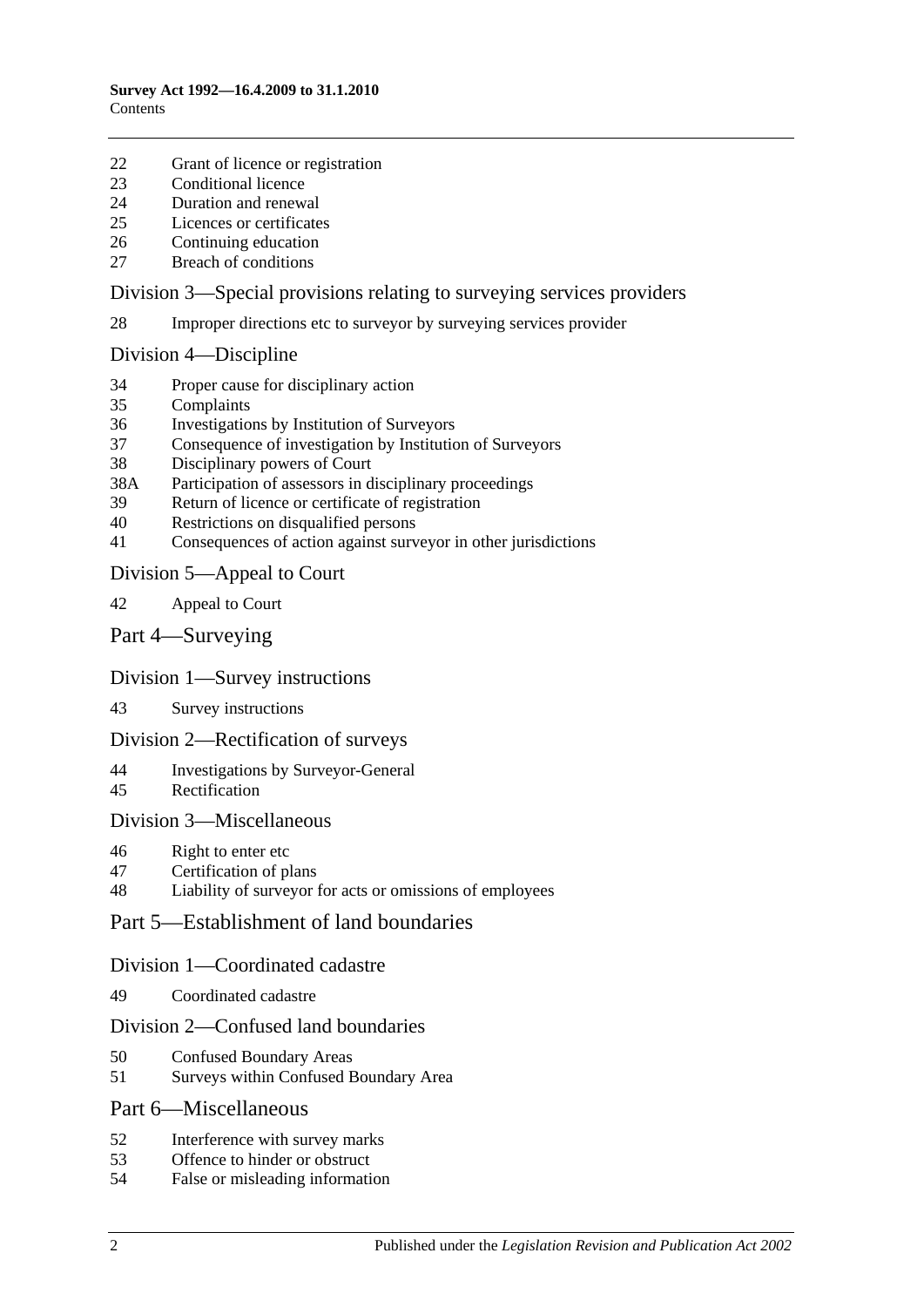- 55 [Confidentiality](#page-24-1) 55A [Victimisation](#page-24-2)
- 55B [Vicarious liability for offences](#page-25-0)
- 56 [General defence](#page-25-1)
- 57 [Punishment of conduct that constitutes offence](#page-25-2)
- 58 [Levy on lodgment of plans](#page-25-3)
- 59 [Approvals](#page-25-4)
- 59A [Parties to proceedings before Court](#page-25-5)
- 60 [Evidentiary provision](#page-25-6)
- 61 [Summary offences](#page-26-0)
- 62 [Service of notices](#page-26-1)
- 63 [Regulations](#page-26-2)

[Schedule 1—Appointment and selection of assessors for District Court](#page-27-0)

[Legislative history](#page-28-0)

[Appendix—Divisional penalties and expiation fees](#page-32-0)

## <span id="page-2-0"></span>**The Parliament of South Australia enacts as follows:**

## **Part 1—Preliminary**

## <span id="page-2-1"></span>**1—Short title**

This Act may be cited as the *Survey Act 1992*.

## <span id="page-2-2"></span>**4—Interpretation**

(1) In this Act, unless the contrary intention appears—

*beneficiary* includes an object of a discretionary trust;

*cadastral survey* means any process of determining the boundaries of land by the measurement of distances and angles (including measurement by means of an electronic device) or by photogrammetry;

*course* includes a lecture, seminar, tutorial or workshop;

*Court* means the Administrative and Disciplinary Division of the District Court;

*designated survey area*—see [Part 5 Division 1;](#page-20-3)

*director* of a body corporate means a member of the board or committee of management of the body corporate, whether validly appointed or not;

*equipment* includes instruments or appliances used in, or for the purposes of, carrying out a survey;

*Institution of Surveyors* means the Institution of Surveyors, Australia, South Australia Division Incorporated;

*interfere* with a survey mark includes disturb, damage, remove or destroy the survey mark;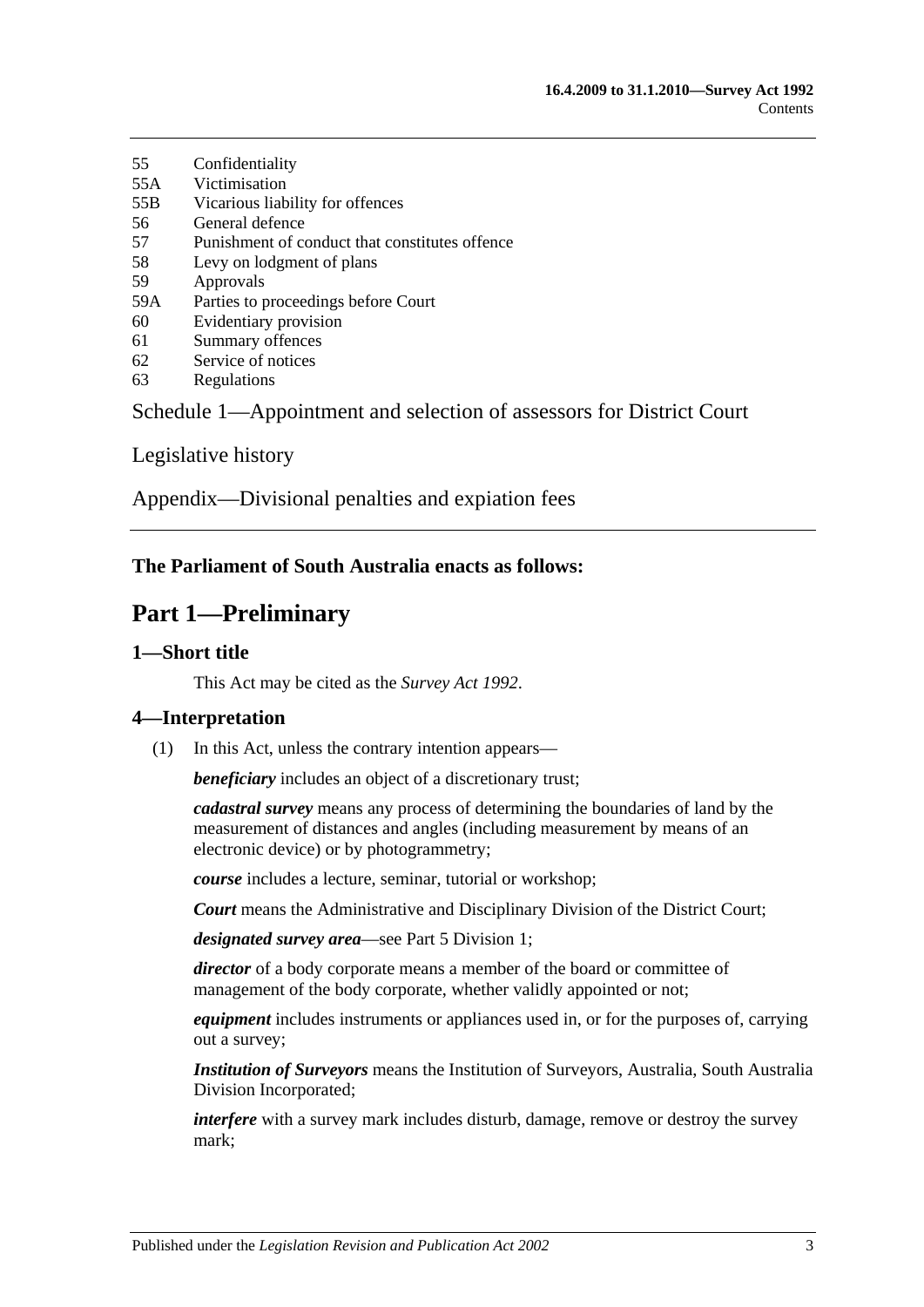*land* includes—

- (a) submerged land;
- (b) an interest in land;

*licensed surveyor* means a person who holds a licence as a surveyor under [Part 3](#page-10-0)  [Division 2;](#page-10-0)

*permanent survey mark* means a mark or peg included in the network of survey marks established under [Part 5 Division 1;](#page-20-3)

*provide*, in relation to surveying services, means provide surveying services personally or through the instrumentality of another, and includes offer to provide;

*record* means—

- (a) a documentary record; or
- (b) a record made by an electronic, electro-magnetic, photographic or optical process; or
- (c) any other kind of record;

*registered surveyor* means a person registered as a surveyor under [Part 3 Division 2;](#page-10-0)

*Registrar* means the person for the time being appointed to, or acting in, the position of Registrar established by the Institution of Surveyors pursuant to [Part 2 Division 3;](#page-6-1)

*survey* means—

- (a) a cadastral survey; or
- (b) any process of determining—
	- (i) the form of land; or
	- (ii) the position of a point, object, structure or feature on or in land,

by the measurement of distances and angles (including measurement by means of an electronic device) or by photogrammetry;

*Survey Advisory Committee* means the Survey Advisory Committee established under [Part 2 Division 2;](#page-5-5)

*surveying services provider* means a person (not being a surveyor) who provides surveying services through the instrumentality of a surveyor;

*survey instructions*—see [Part 4 Division 1;](#page-17-1)

*survey mark* means—

- (a) a mark or peg of a kind specified in survey instructions in force under this Act that is placed on or in land for the purposes of defining a boundary of the land; or
- (b) a permanent survey mark;

*surveyor* means a licensed or registered surveyor;

*Surveyor-General* means the person for the time being appointed or acting as the Surveyor-General;

*trust* —a trust is considered for the purposes of this Act as a single entity consisting of the trustees and the beneficiaries;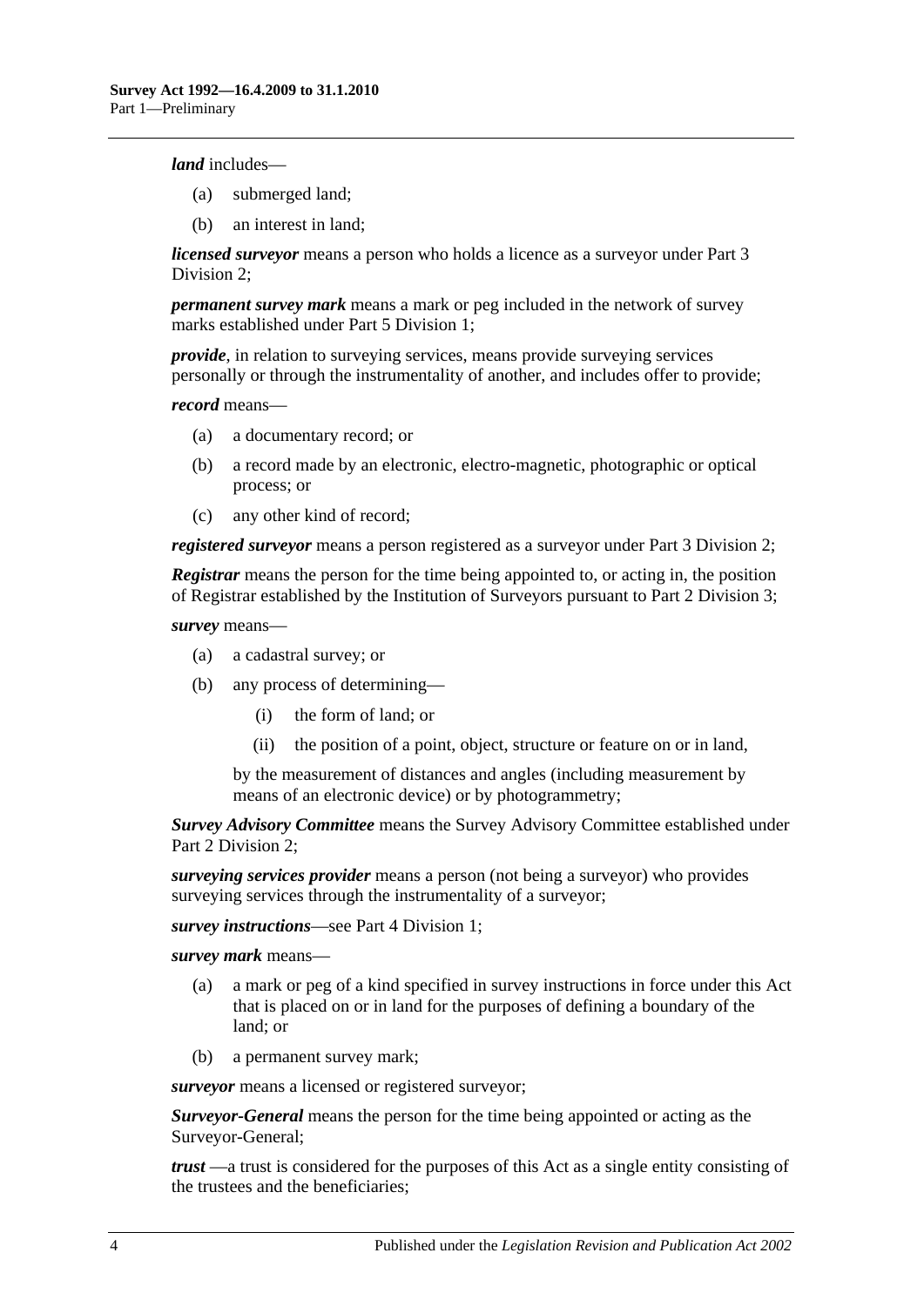*trust or corporate entity* means a trust or a body corporate.

- (2) A person who holds a licence under this Act will be taken to be registered under this Act.
- (3) A reference in an instrument (whether of a statutory nature or not)—
	- (a) to a licensed surveyor is to be taken to be a reference to a licensed surveyor within the meaning of this Act;
	- (b) to a registered surveyor is to be taken to be a reference to a licensed or registered surveyor within the meaning of this Act.
- (4) For the purposes of this Act, a surveyor whose licence or registration is under suspension will be taken not to hold a licence or not to be registered (as the case may require).
- (5) Without limiting the generality of the expression, a person who is not a surveyor will, unless exempted by the regulations, be taken to *provide surveying services through the instrumentality of a surveyor if the person*, in the course of carrying on a business, provides services to the surveyor for which the person is entitled to receive a share in the profits or income of the surveyor's practice.
- (6) For the purposes of this Act, a person *occupies a position of authority in a trust or corporate entity* if the person—
	- (a) in the case of a body corporate—
		- (i) is a director of the body corporate; or
		- (ii) exercises, or is in a position to exercise, control or substantial influence over the body corporate in the conduct of its affairs; or
		- (iii) manages, or is to manage, the business of the body corporate that consists of the provision of surveying services; or
		- (iv) where the body corporate is a proprietary company—is a shareholder in the body corporate; or
	- (b) in the case of a trust—is a trustee or beneficiary of the trust.
- (7) However—
	- (a) a minor who is a shareholder in a proprietary company, or a beneficiary under a trust, is not, for that reason, to be regarded as a person occupying a position of authority; and
	- (b) a charitable organisation that is a beneficiary of a trust is not, for that reason, to be regarded as occupying a position of authority in the trust.
- (8) For the purposes of this Act, a person who holds more than 10 per cent of the issued share capital of a public company will be regarded as a person *occupying a position of authority* in that company.

**Note—**

For definition of divisional penalties (and expiation fees) see Appendix.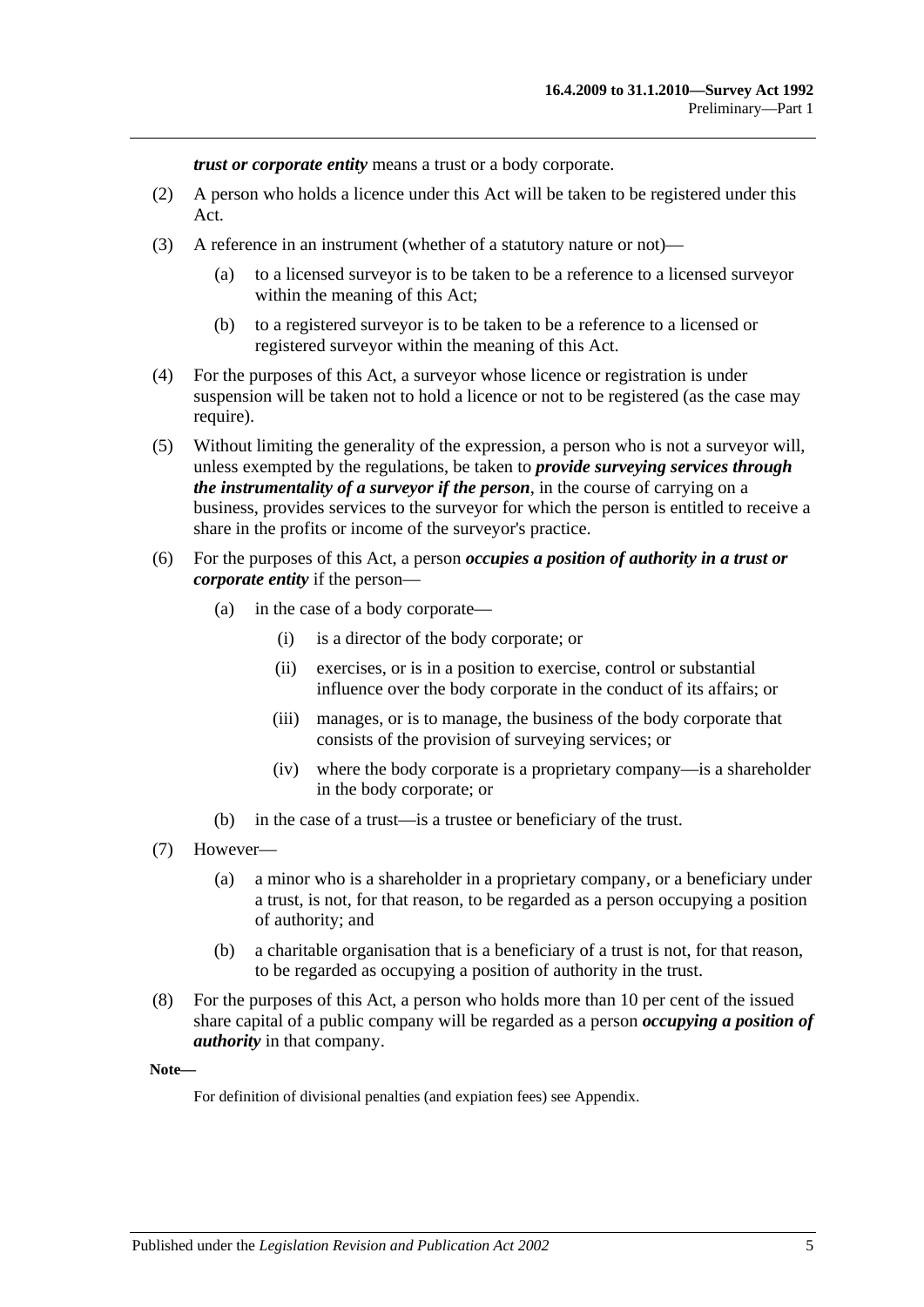## <span id="page-5-0"></span>**Part 2—Administration**

## <span id="page-5-1"></span>**Division 1—Surveyor-General**

## <span id="page-5-2"></span>**5—Surveyor-General**

- (1) There will be a Surveyor-General.
- (2) The Surveyor-General must be a person who is eligible to be licensed or registered under this Act.

## <span id="page-5-3"></span>**6—Delegation**

- (1) The Surveyor-General may delegate to any person any of the Surveyor-General's functions or powers under this or any other Act.
- (2) A delegation under this section—
	- (a) may be made subject to such conditions as the Surveyor-General thinks fit; and
	- (b) is revocable at will; and
	- (c) does not derogate from the power of the Surveyor-General to act in any matter.

## <span id="page-5-4"></span>**7—Surveyor-General's right to enter etc**

The Surveyor-General, or a person authorised in writing by the Surveyor-General, may—

- (a) at any reasonable time, enter any land for the purposes of performing the functions assigned to the Surveyor-General under this Act; and
- (b) take such action as is necessary to enable those functions to be carried out effectively (including excavating or breaking the surface of land to the extent necessary to uncover or place a survey mark).

## <span id="page-5-5"></span>**Division 2—Survey Advisory Committee**

## <span id="page-5-6"></span>**8—Committee**

- (1) The *Survey Advisory Committee* is established.
- (2) The Committee is to consist of the following members:
	- (a) the person for the time being holding or acting in the office of the Surveyor-General (the presiding member);
	- (b) the person for the time being holding or acting in the office of the Registrar-General;
	- (c) three persons appointed by the Minister of whom two must be persons nominated by the Surveyor-General and one must be a person who is not a surveyor;
	- (d) five persons appointed by the Minister on the nomination of the Institution of Surveyors.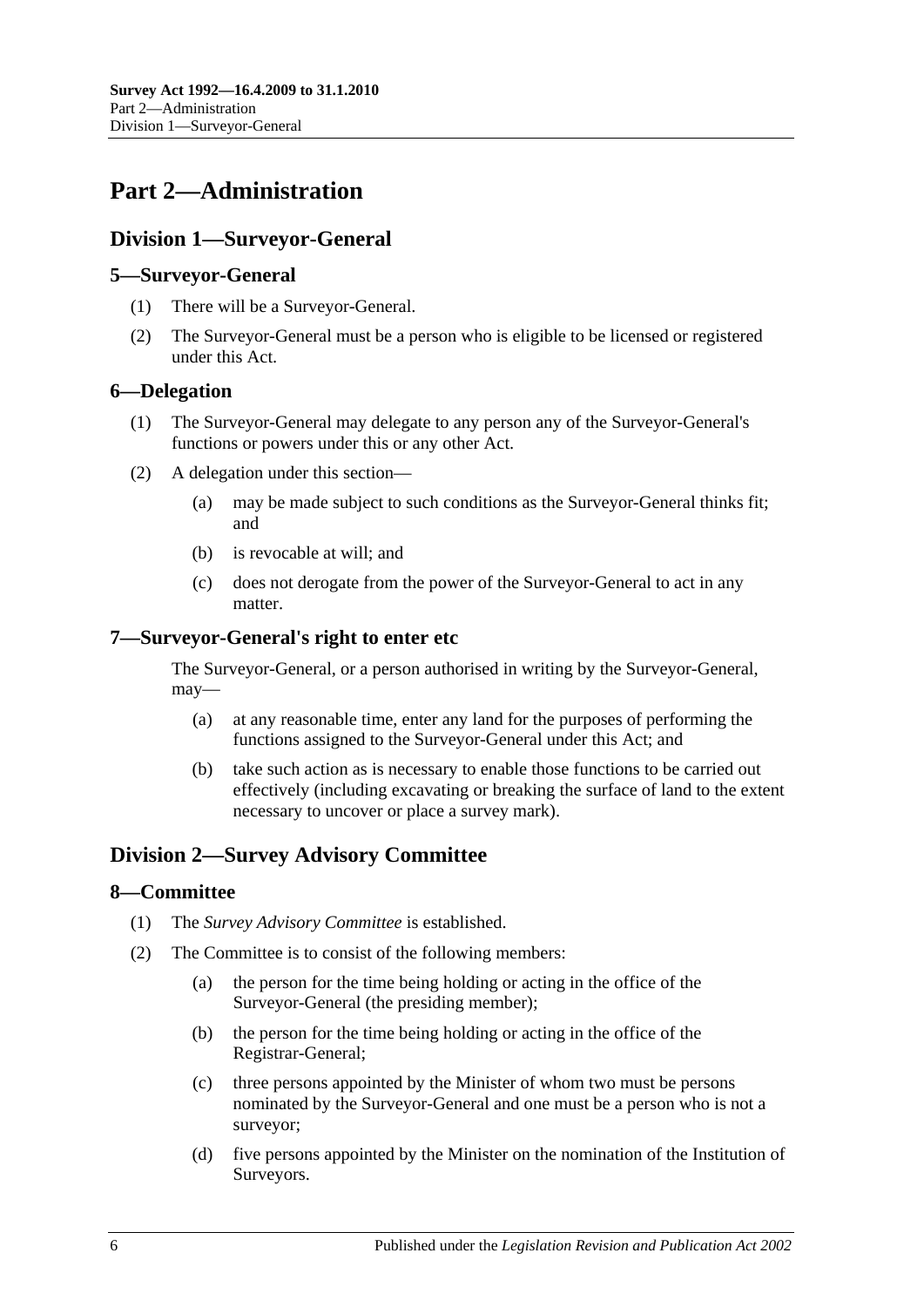- (3) At least one member of the Committee must be a woman and one a man.
- (4) A member of the Committee appointed by the Minister holds office on such conditions and for such term as the Minister determines.
- (5) Subject to this Act and the directions of the Minister, the Committee may conduct its business in such manner as it thinks fit.

## <span id="page-6-0"></span>**9—Functions of Committee**

The *Survey Advisory Committee* is responsible for—

- (a) monitoring the operation of this Act and the law relating to surveying and making recommendations to the Minister with respect to those matters;
- (b) exercising a general oversight over surveying, and the keeping of survey records, in this State and making recommendations to the Minister with respect to those matters;
- (c) monitoring the operation of survey instructions in force under this Act and making recommendations to the Minister with respect to those instructions;
- (d) carrying out such other functions as are assigned to it by the Minister.

#### <span id="page-6-1"></span>**Division 3—Institution of Surveyors**

#### <span id="page-6-2"></span>**10—Functions of Institution of Surveyors under this Act**

- <span id="page-6-5"></span><span id="page-6-4"></span><span id="page-6-3"></span>(1) The Institution of Surveyors is responsible for—
	- (a) exercising a general oversight over the professional practice of surveyors; and
	- (b) monitoring the standards of courses of instruction and training available to—
		- (i) those seeking licensing or registration as surveyors; and
		- (ii) surveyors seeking to maintain or improve their skills in surveying practice; and
	- (c) consulting with educational authorities in relation to the establishment, maintenance or improvement of courses referred to in [paragraph](#page-6-3) (b); and
	- (d) making recommendations to the Minister with respect to the matters referred to in [paragraphs](#page-6-4) (a), [\(b\)](#page-6-3) and [\(c\);](#page-6-5) and
	- (da) providing financial and other assistance for the conduct by a university of, or participation of a student in, a course of instruction and training that provides qualifications for licensing or registration as a surveyor, and otherwise promoting surveying as a career, as agreed with the Minister; and
	- (e) carrying out such other functions as are assigned to it by this Act.
- (2) The Institution of Surveyors must carry out its functions under this Act with a view to promoting and maintaining high standards of competence and conduct in surveying practice.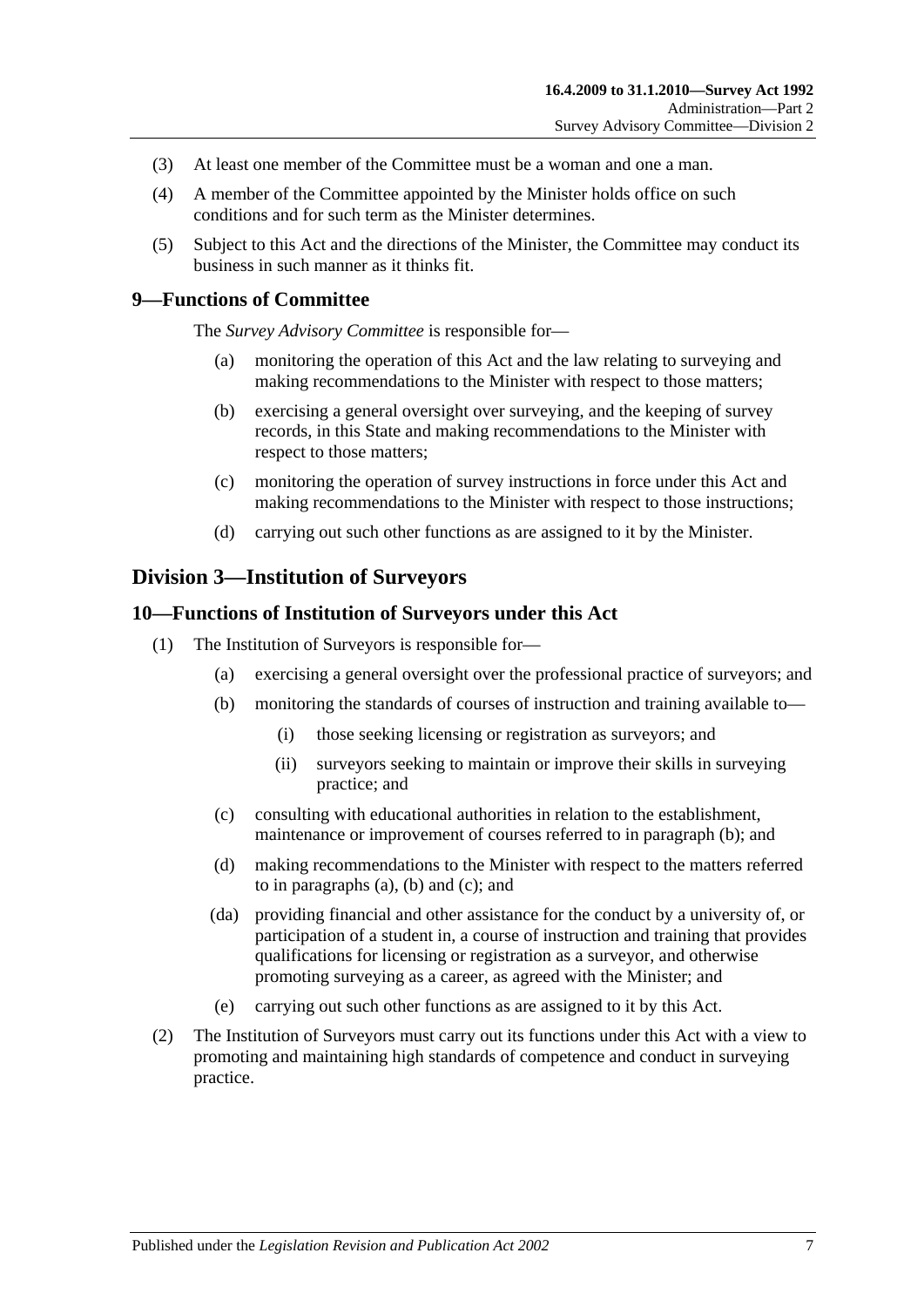### <span id="page-7-0"></span>**11—Administrative arrangements**

The Institution of Surveyors must, after consulting with the Minister—

- (a) establish the position of Registrar and ensure that a person is appointed to, or acting in, that position at all times; and
- (b) establish and maintain a register of surveyors and ensure—
	- (i) that the register is accurate; and
	- (ii) that the register is available for inspection by or on behalf of the Surveyor-General without charge and by any other person on payment of the fee fixed by the Institution of Surveyors with the approval of the Minister; and
- (c) make administrative arrangements for receiving, considering and investigating complaints against surveyors; and
- (d) establish and maintain a system for collecting the levies payable under this Act on lodgment of survey plans; and
- (e) establish and maintain such other administrative arrangements as are necessary for the performance of the functions assigned to it by this Act.

#### <span id="page-7-1"></span>**12—Fees and levies**

- (1) The Institution of Surveyors—
	- (a) must keep separate accounts of fees and levies received under this Act; and
	- (b) must prepare a statement of those accounts in respect of each financial year and have the statement audited by a registered company auditor.
- (2) Fees and levies received by the Institution of Surveyors under this Act may only be used in carrying out the functions assigned to the Institution by this Act.

#### <span id="page-7-2"></span>**13—Annual report**

- (1) The Institution of Surveyors must, on or before 30 September in each year, deliver to the Minister a report on the performance of its functions under this Act during the financial year that ended on the preceding 30 June.
- (2) The report must include, in respect of the financial year to which it relates—
	- (a) statistics relating to licences, registrations and renewals granted under this Act, complaints against surveyors received under this Act and investigations carried out under this Act; and
	- (b) the audited statement of accounts of fees and levies.
- (3) The Minister must, within 12 sitting days after receipt of the report, cause a copy of the report to be laid before each House of Parliament.

#### <span id="page-7-3"></span>**13A—Delegations**

- (1) The Institution of Surveyors may, by instrument in writing, delegate any of its functions or powers under this Act other than this power of delegation.
- (2) A delegation—
	- (a) may be made—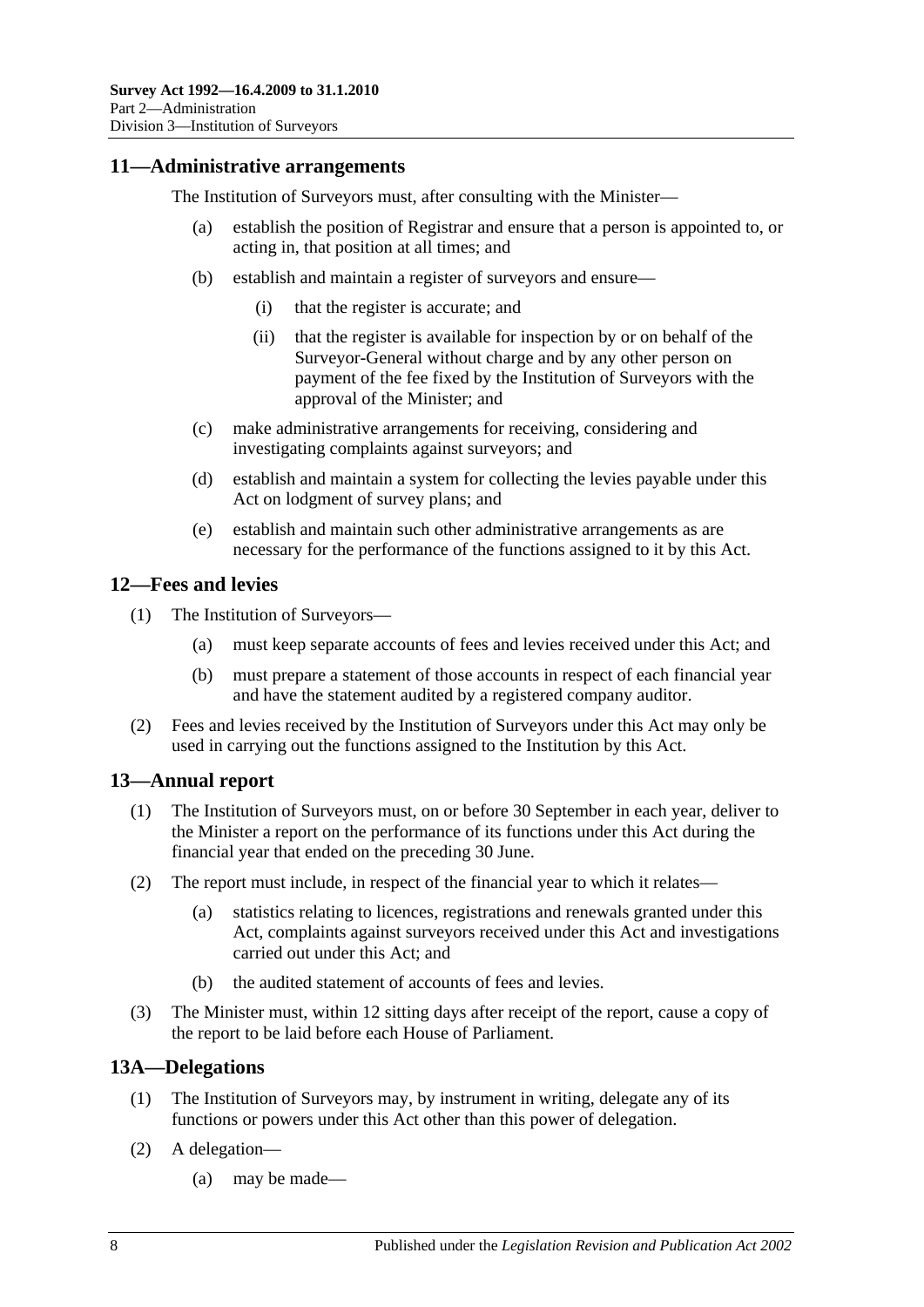- (i) to a member of the Institution of Surveyors; or
- (ii) to a committee established by the Institution of Surveyors; and
- (b) may be made subject to conditions and limitations specified in the instrument of delegation; and
- (c) is revocable at will and does not derogate from the power of the Institution of Surveyors to act in a matter.

## <span id="page-8-1"></span><span id="page-8-0"></span>**Part 3—Licensing and registration**

## **Division 1—The practice of surveying**

#### <span id="page-8-2"></span>**14—Obligation to be licensed to place survey mark**

A person must not personally place a survey mark on or in land unless—

- (a) he or she is a licensed surveyor; or
- (b) he or she is acting under the supervision of a licensed surveyor; or
- (c) the survey mark is placed in the course of a survey carried out as part of a course of training approved by the Institution of Surveyors.

Penalty: Division 5 fine.

#### <span id="page-8-3"></span>**15—Obligation to be licensed to carry out cadastral survey for fee or reward**

A person must not carry out a cadastral survey for fee or reward unless—

- (a) he or she is a licensed surveyor; or
- (b) he or she is acting under the supervision of a licensed surveyor; or
- (ba) the survey is carried out through the instrumentality of a licensed surveyor or a person acting under the supervision of a licensed surveyor; or
- (c) the survey is carried out as part of a course of training approved by the Institution of Surveyors.

Penalty: Division 5 fine.

#### <span id="page-8-4"></span>**16—Illegal holding out as being licensed**

- (1) A person who is not a licensed surveyor must not—
	- (a) hold himself or herself out as holding a licence under this Act; or
	- (b) permit another person to do so.

Penalty: Division 5 fine.

(2) A person must not hold out another as being licensed under this Act unless the other person is a licensed surveyor.

Penalty: Division 5 fine.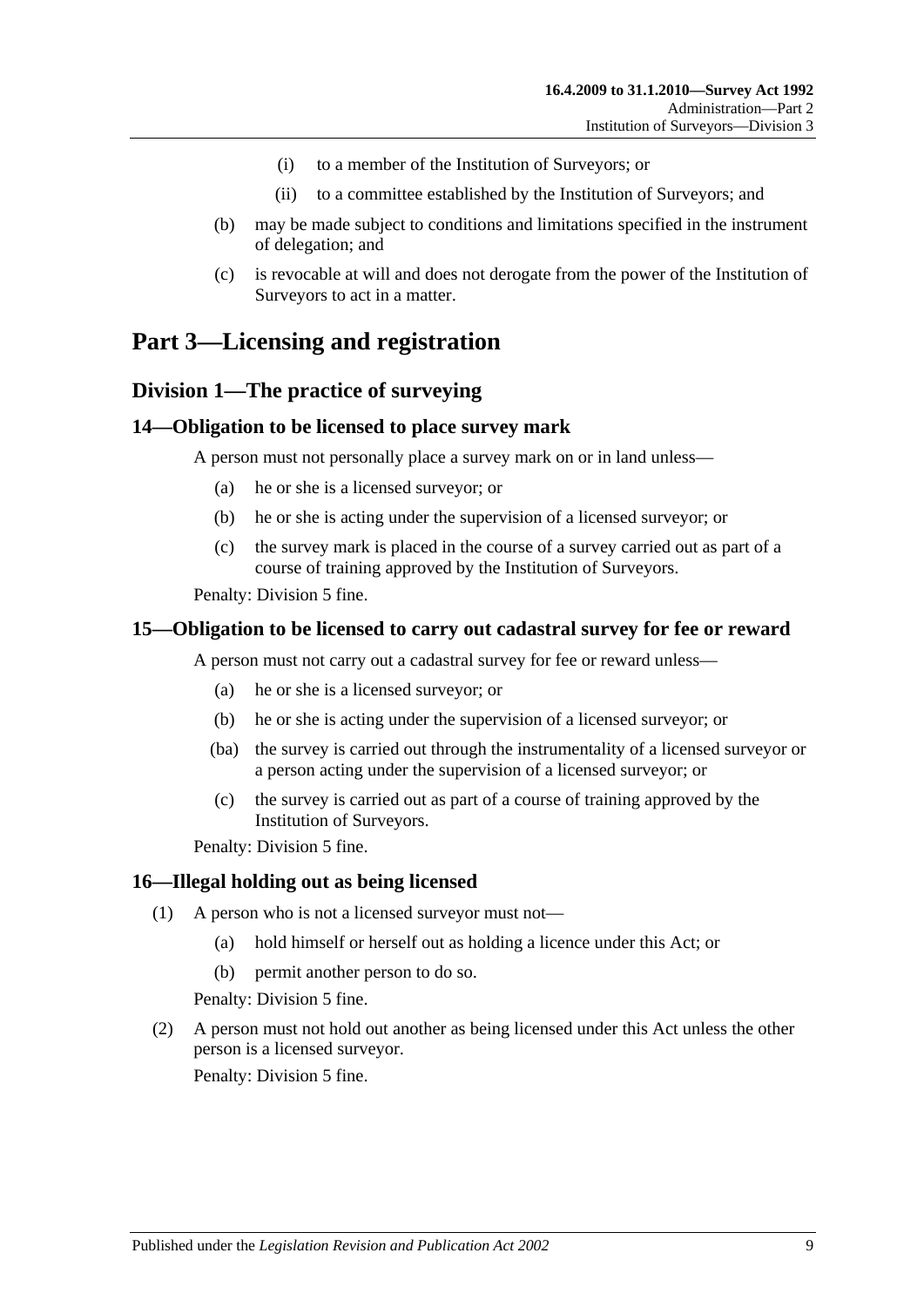## <span id="page-9-0"></span>**17—Illegal holding out as being registered**

- (1) A person who is not a registered surveyor must not hold himself or herself out as being registered under this Act or permit another person to do so. Penalty: Division 5 fine.
- (2) A person must not hold out another as being registered under this Act unless the other person is a registered surveyor.

Penalty: Division 5 fine.

#### <span id="page-9-1"></span>**18—Limitation on use of certain expressions**

(1) A person who is not a licensed surveyor must not use the expression "licensed surveyor" or any of its derivatives, or any expression reserved in the regulations for use by licensed surveyors, to describe himself or herself.

Penalty: Division 5 fine.

(2) A person who is not a registered surveyor must not use the expression "registered surveyor" or any of its derivatives, or any expression reserved in the regulations for use by registered surveyors, to describe himself or herself.

Penalty: Division 5 fine.

(3) A person must not, in the course of advertising or promoting a service that the person provides, use an expression reserved in this section or the regulations for use by licensed or registered surveyors, or any derivative of such an expression, to describe a person who is engaged in the provision of the service but who is not licensed or registered under this Act (as the case may require).

Penalty: Division 5 fine.

(4) The regulations may exempt (conditionally or unconditionally) persons of a specified class from the provisions, or any specified provisions, of this section.

## <span id="page-9-2"></span>**19—Indemnity against loss**

- (1) A surveyor must not practise surveying unless—
	- (a) an agreement is in force between the surveyor and a person approved by the Institution of Surveyors; and
	- (b) the Institution of Surveyors is satisfied that, by virtue of that agreement, the surveyor will be compensated to the extent required by the Institution of Surveyors in the event that he or she suffers loss by reason of civil liability incurred in the practice of surveying.

Penalty: Division 5 fine.

(2) The Institution of Surveyors may, on such conditions as it thinks fit, exempt a person or a class of persons from the requirements of this section and may, whenever it thinks fit, revoke an exemption or vary the conditions under which an exemption operates.

## <span id="page-9-3"></span>**20—Disqualification for breach of this Division**

A court finding a person guilty of an offence against this Division may, in addition to imposing a fine, order that the person be disqualified from being licensed or registered under this Act permanently, for a specified period, until fulfilment of stipulated conditions or until further order.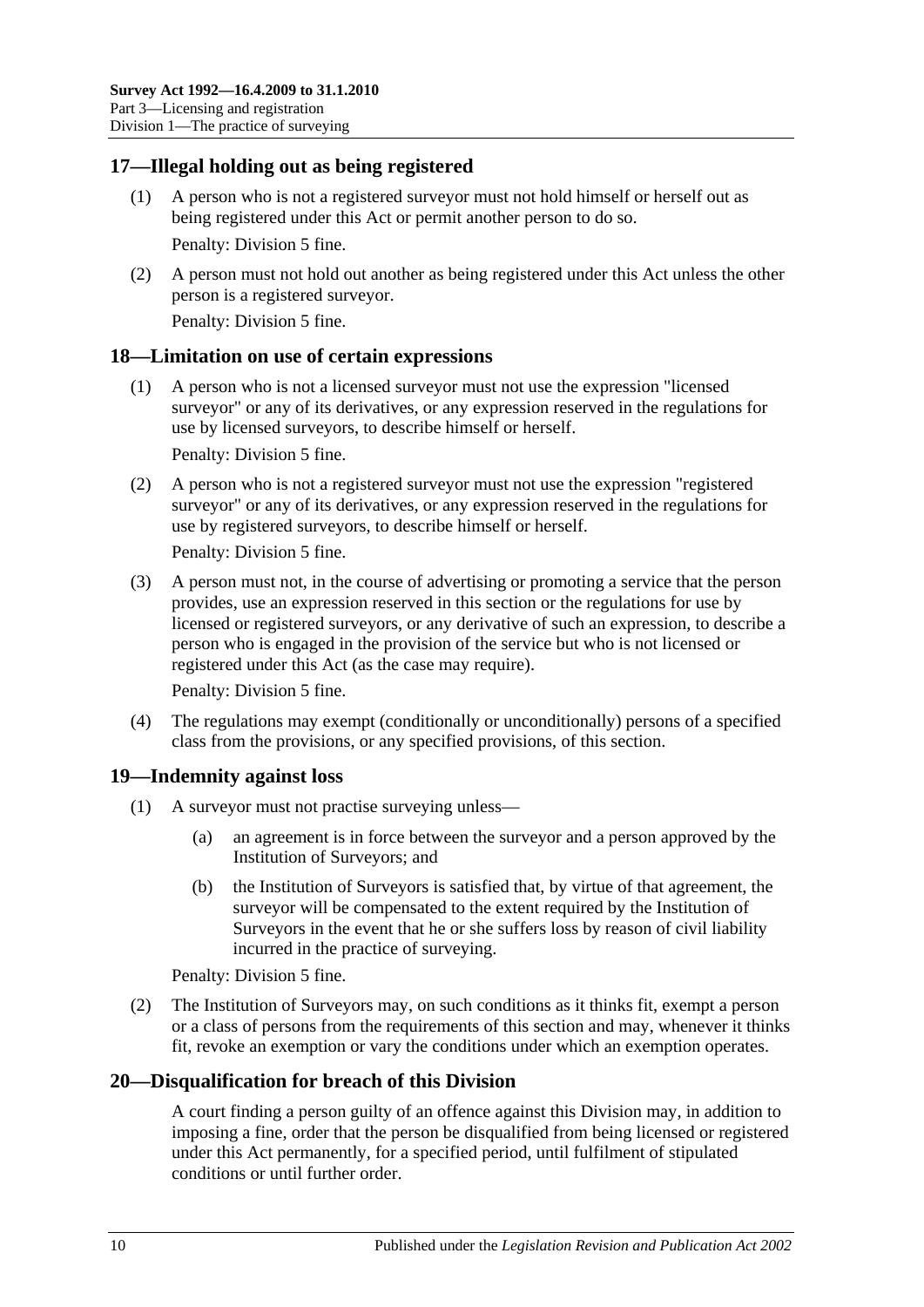## <span id="page-10-0"></span>**Division 2—Licences and registrations**

## <span id="page-10-1"></span>**21—Applications**

- (1) An application for a licence or registration, or for renewal of a licence or registration, under this Act—
	- (a) must be made to the Institution of Surveyors; and
	- (b) must, in the case of an application for renewal, be delivered to the Registrar not earlier than 3 months and not later than 1 month preceding the end of the period of the current licence or registration; and
	- (c) must conform to the requirements of the Institution of Surveyors as to its form, contents and the manner in which it is made; and
	- (d) must be accompanied by the fee fixed by the Institution of Surveyors with the approval of the Minister.
- (2) An applicant must furnish the Institution of Surveyors with such information or records as it reasonably requires.
- (3) The Institution of Surveyors may, if it thinks fit, determine an application for renewal of a licence or registration despite the fact that it is delivered out of time or that the period of the licence or registration has expired.

## <span id="page-10-2"></span>**22—Grant of licence or registration**

- (1) Where a natural person applies for a licence or registration under this Act, the Institution of Surveyors must grant the application if satisfied that the applicant—
	- (a) is a fit and proper person to be licensed or registered under this Act (as the case may require); and
	- (b) has the qualifications required by the regulations or has qualifications, or qualifications together with experience, accredited as being equivalent to those qualifications by a body or authority specified in the regulations; and
	- (c) has the experience required by the regulations; and
	- (d) fulfils all other requirements set out in the regulations.
- (3) The Institution of Surveyors may, with the approval of the Minister, grant an application for a licence or registration under this Act to an applicant who does not comply with any one or more of the requirements of this section if satisfied that the lack of compliance would not adversely affect the ability of the applicant to practise surveying.

## <span id="page-10-3"></span>**23—Conditional licence**

(1) The Institution of Surveyors may grant an application for a licence under this Act to an applicant who does not comply with any one or more of the requirements for eligibility for a licence in order to enable the person to do whatever is necessary to become eligible for a full licence.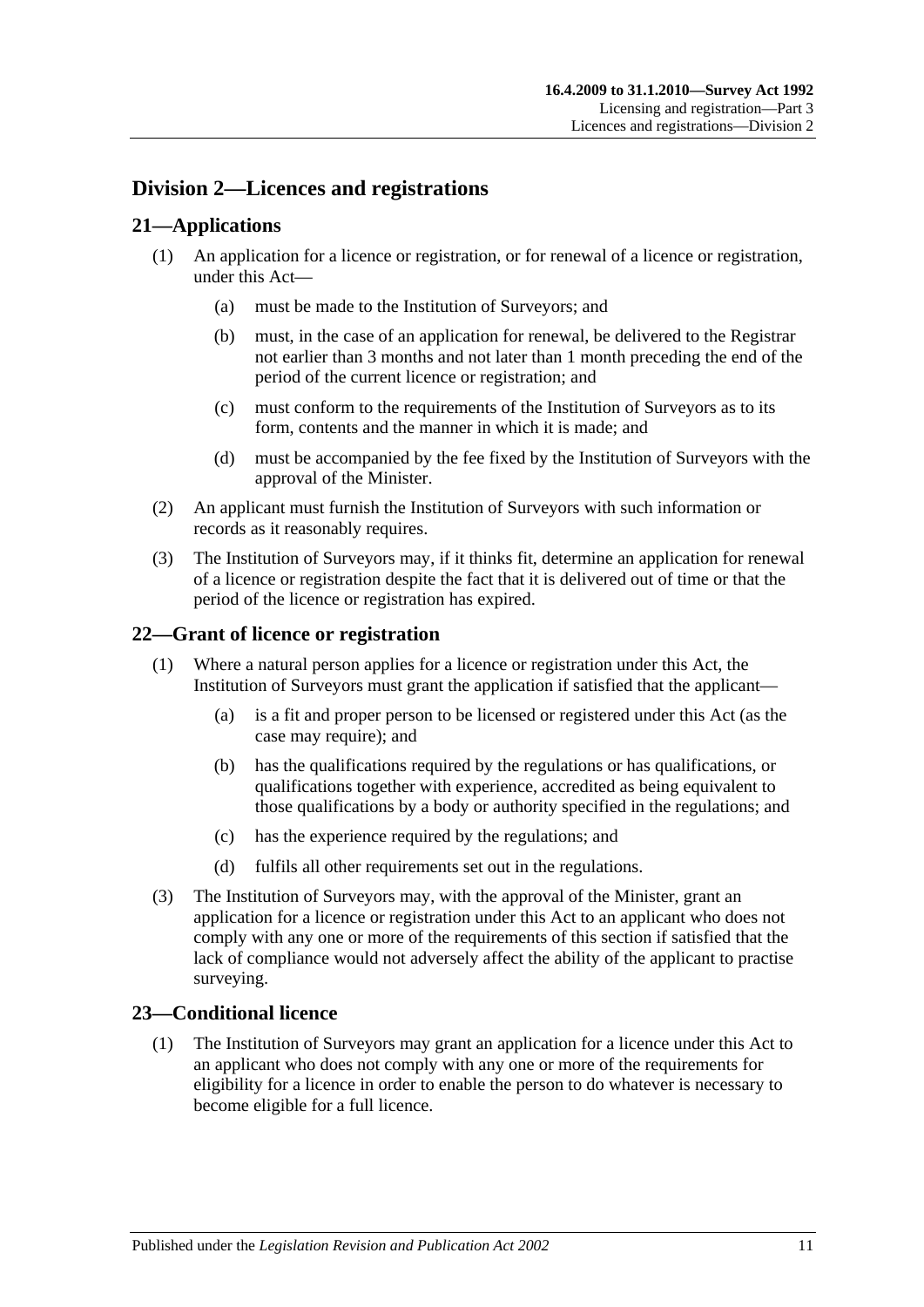- (2) The Institution of Surveyors may impose conditions on a licence granted under this section, including conditions—
	- (a) restricting the places and times at which the applicant may practise cadastral surveying:
	- (b) limiting the areas of cadastral surveying in which the applicant may practise;
	- (c) requiring cadastral surveys undertaken by the applicant to be submitted for consideration by the Institution of Surveyors;
	- (d) limiting the period during which the licence remains in force.

#### <span id="page-11-0"></span>**24—Duration and renewal**

- (1) Subject to this Act, a licence or registration (not being a licence for a limited period) remains in force until 30 June following the grant of the licence or registration and may be renewed for successive periods of one year expiring on 30 June.
- (2) Subject to this Act, where application is made in accordance with this Act for renewal of a licence or registration, the Institution of Surveyors must renew the licence or registration.

## <span id="page-11-1"></span>**25—Licences or certificates**

- (1) The Registrar must, on the licensing or registration of a surveyor or the renewal of the licence or registration of a surveyor, issue a licence or certificate of registration (as the case may require) to the surveyor.
- (2) The Registrar may, on request by a surveyor and payment of the fee fixed by the Institution of Surveyors with the approval of the Minister, issue a duplicate licence or certificate of registration.

## <span id="page-11-3"></span><span id="page-11-2"></span>**26—Continuing education**

- (1) The Institution of Surveyors may require surveyors to attend specified courses, to gain specified experience, or to take other specified action, within a specified period for the purpose of encouraging surveyors to maintain or improve their skills in surveying practice.
- (2) If the Institution of Surveyors is not satisfied that an applicant for renewal of a licence or registration has complied with requirements specified under [subsection](#page-11-3) (1), the Institution of Surveyors may—
	- (a) renew the licence or registration subject to specified conditions; or
	- (b) refuse to renew the licence or registration until specified conditions are fulfilled; or
	- (c) refuse to renew the licence or registration.
- (3) The Institution of Surveyors may, on application by a surveyor, vary or revoke a condition imposed under this section.
- (4) If the Institution of Surveyors refuses to renew a licence or registration until specified conditions are fulfilled, the licence or registration is, on the fulfilment of those conditions, renewed for the period expiring on the following 30 June.
- (5) The Institution of Surveyors may charge such fees as are approved by the Minister in relation to the provision of courses or other services for the purposes of this section.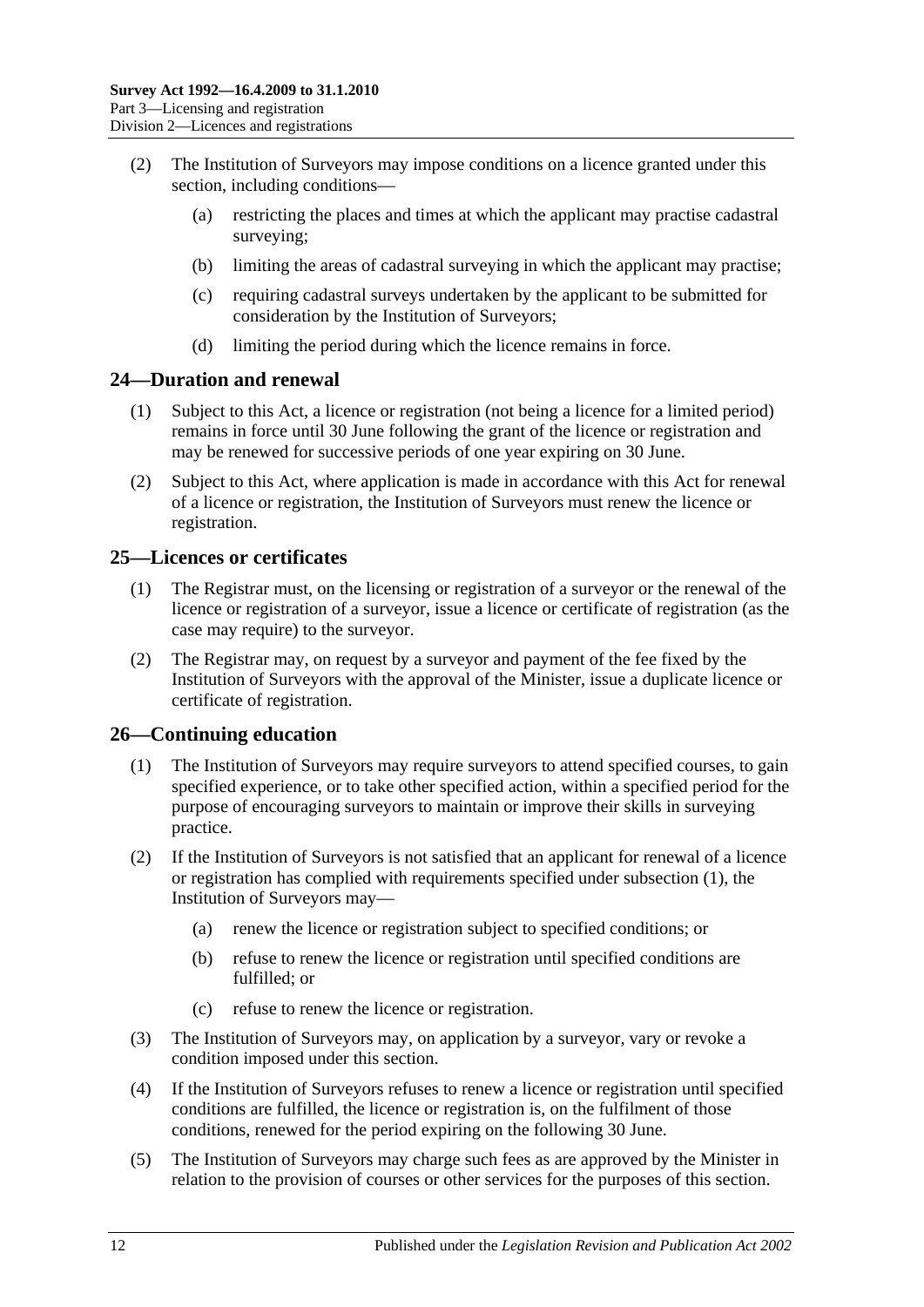## <span id="page-12-0"></span>**27—Breach of conditions**

A surveyor who contravenes or fails to comply with a condition imposed under this Act on the surveyor's licence or registration is guilty of an offence. Penalty: Division 5 fine.

## <span id="page-12-1"></span>**Division 3—Special provisions relating to surveying services providers**

## <span id="page-12-2"></span>**28—Improper directions etc to surveyor by surveying services provider**

- (1) If a person who provides surveying services through the instrumentality of a surveyor directs or pressures the surveyor to act unlawfully, improperly, negligently or unfairly in relation to the provision of surveying services, the person is guilty of an offence. Penalty: Division 4 fine.
- (2) If a person who occupies a position of authority in a trust or corporate entity that provides surveying services through the instrumentality of a surveyor directs or pressures the surveyor to act unlawfully, improperly, negligently or unfairly in relation to the provision of surveying services, the person and the entity are each guilty of an offence.

Penalty: Division 4 fine.

## <span id="page-12-3"></span>**Division 4—Discipline**

## <span id="page-12-4"></span>**34—Proper cause for disciplinary action**

- (1) A surveyor is liable to be disciplined if the surveyor—
	- (a) has been guilty of conduct that constitutes a breach of this Act or has contravened or failed to comply with survey instructions in force under this Act; or
	- (b) has obtained a licence or registration under this Act improperly; or
	- (c) has failed to exercise proper care in carrying out a survey, establishing survey marks or in the preparation of a plan or record of a survey; or
	- (d) has, in the course of surveying practice—
		- (i) been guilty of conduct that constitutes a breach of any other Act or law punishable by imprisonment for a period of one year or more; or
		- (ii) been guilty of improper or unethical conduct, incompetence or negligence.
- (2) A surveying services provider is liable to be disciplined if—
	- (a) the provider has contravened or failed to comply with a provision of this Act; or
	- (b) in the case of a surveying services provider that is a trust or corporate entity—the occupier of a position of authority in the trust or corporate entity has contravened or failed to comply with a provision of this Act.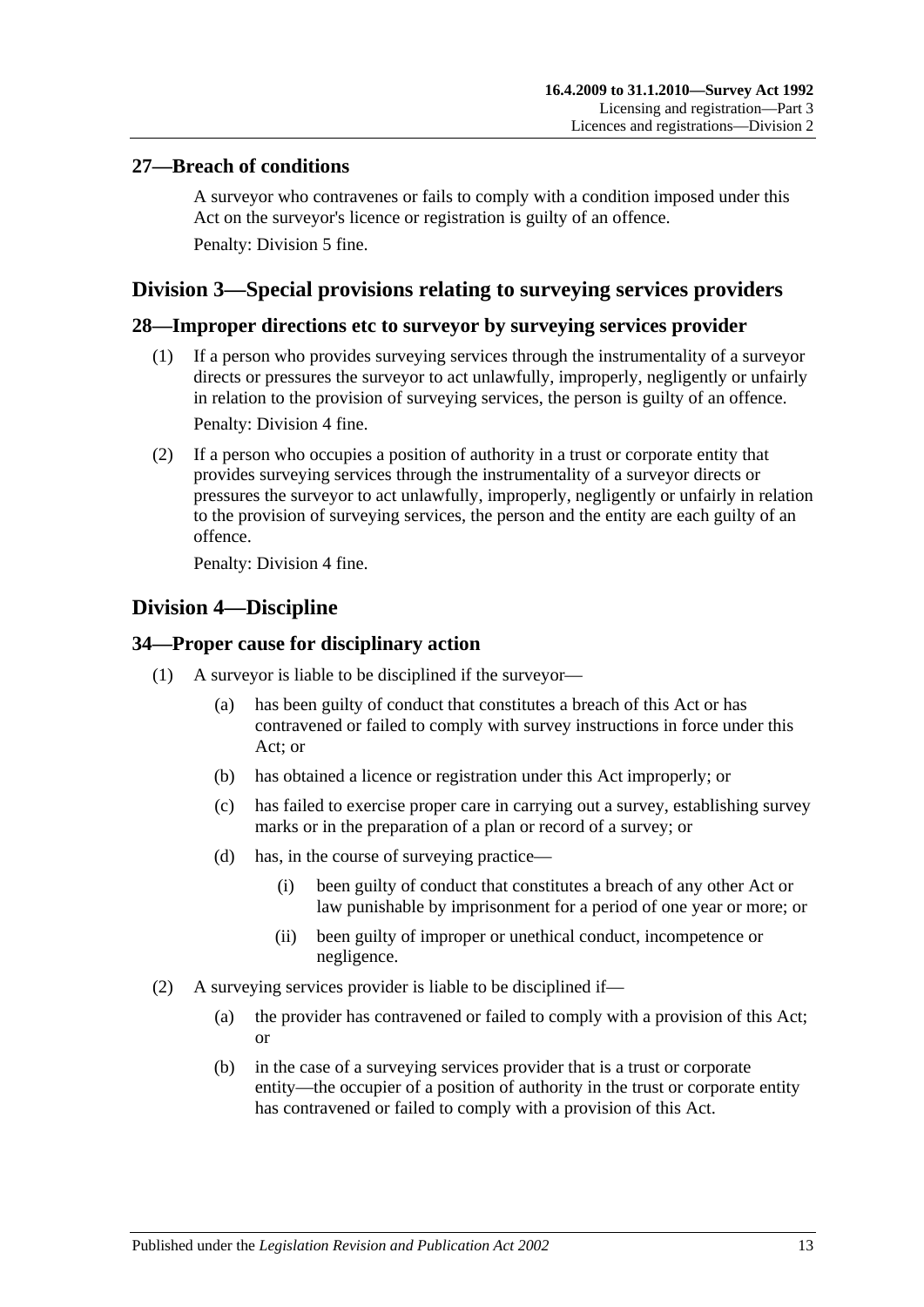- (3) The occupier of a position of authority in a trust or corporate entity that is a surveying services provider is liable to be disciplined if—
	- (a) the person has contravened or failed to comply with a provision of this Act; or
	- (b) the trust or corporate entity has contravened or failed to comply with a provision of this Act (unless it is proved that the person could not, by the exercise of reasonable care, have prevented the commission of the offence by the entity).
- (4) Disciplinary action may be taken under this Division against—
	- (a) a person who was licensed or registered as a surveyor when the cause for disciplinary action arose but has since ceased to be licensed or registered as a surveyor; or
	- (b) a surveying services provider who was a provider when the cause for disciplinary action arose but has since ceased to be a surveying services provider; or
	- (c) the occupier of a position of authority in a trust or corporate entity that is a surveying services provider who was the occupier of the position of authority when the cause for disciplinary action arose but has since ceased to be the occupier of the position.

## <span id="page-13-0"></span>**35—Complaints**

- (1) Any person may lodge with the Institution of Surveyors a complaint against—
	- (a) a surveyor or former surveyor; or
	- (b) a surveying services provider or former surveying services provider; or
	- (c) the occupier, or former occupier, of a position of authority in a trust or corporate entity that is a surveying services provider.
- (2) The Institution of Surveyors must, wherever practicable, attempt to resolve the subject matter of a complaint by conciliation.

## <span id="page-13-1"></span>**36—Investigations by Institution of Surveyors**

- (1) The Institution of Surveyors must at the direction of the Surveyor-General, and may in any other case, investigate a complaint made against a person under this Division.
- (2) The Institution of Surveyors may appoint a suitable person to conduct an investigation.
- (3) The Institution of Surveyors must provide a person so appointed with a certificate of appointment.
- (4) For the purposes of an investigation, a person appointed by the Institution of Surveyors under this section—
	- (a) may require a person who is in a position to do so, to provide the name and address of—
		- (i) any person who personally, or through the instrumentality of another, provided the services the subject of the complaint; or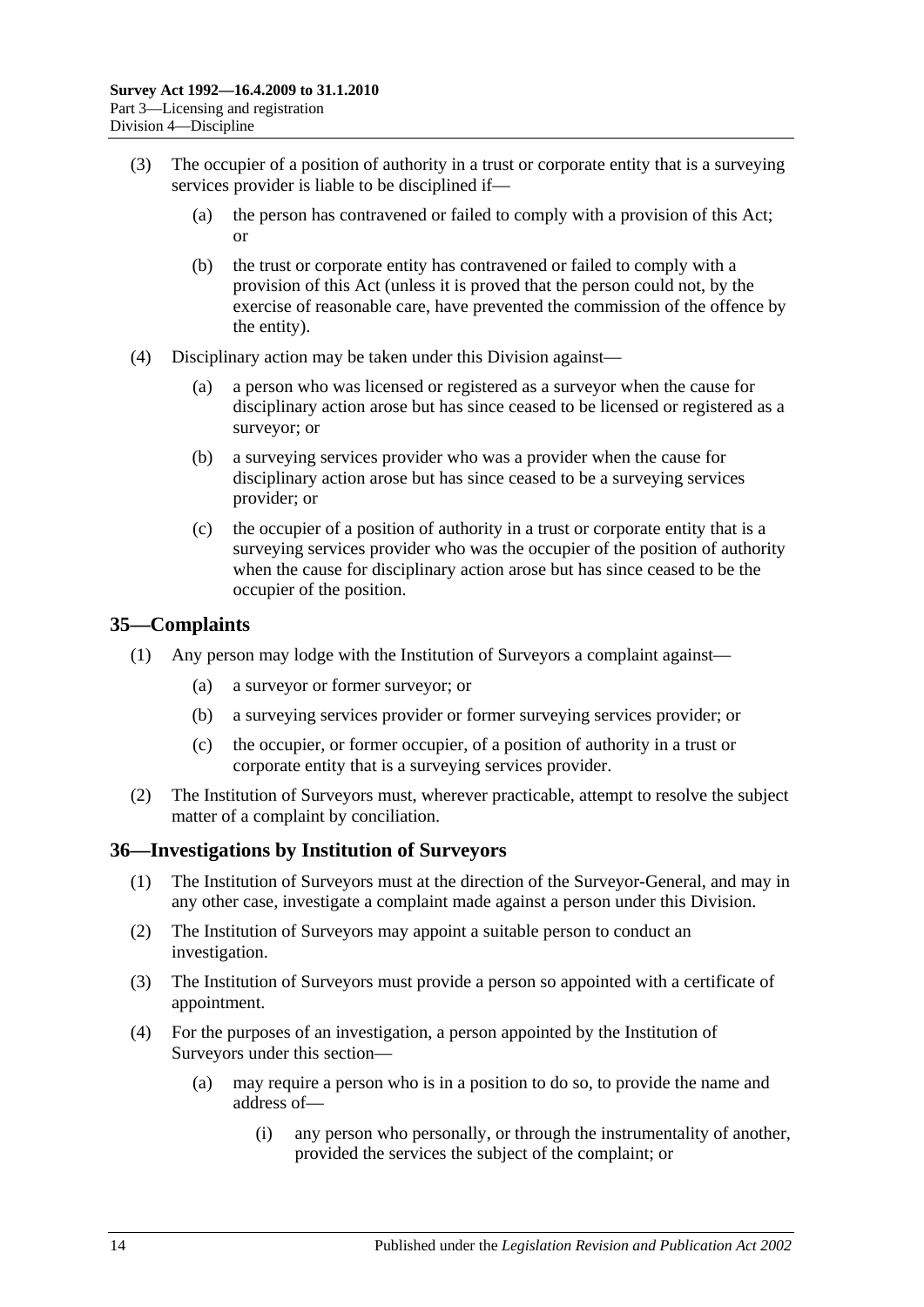- (ii) if the services the subject of the complaint were provided by a surveying services provider that is a trust or corporate entity, the persons occupying positions of authority in the trust or corporate entity; and
- (ab) may require any person who is in a position to provide other information relevant to the matter under investigation to answer any question put to him or her in relation to the matter; and
- (ac) may require any person who has possession of records or equipment relevant to the matter under investigation to produce those records or equipment for inspection, including written records that reproduce in a readily understandable form information kept by computer, microfilm or other process; and
- (b) may inspect the records or equipment, make copies of the records or their contents or test the equipment and, where reasonably necessary for those purposes, seize and retain the records or equipment.
- (5) A person appointed under this section must, at the request of a person in relation to whom he or she has exercised, or intends to exercise, powers under this section, produce his or her certificate of appointment.
- (6) Where an investigation is conducted at the direction of the Surveyor-General, the Institution of Surveyors must report to the Surveyor-General on the results of the investigation.

## <span id="page-14-0"></span>**37—Consequence of investigation by Institution of Surveyors**

- (1) After conducting an investigation under this Division, the Institution of Surveyors may lodge with the Court a complaint against the person setting out matters that are alleged to constitute proper cause for disciplinary action.
- (3) Where the Institution of Surveyors lodges a complaint with the Court, it must report the matter to the Surveyor-General.
- (4) If, after conducting an investigation under this Division, the Institution of Surveyors is satisfied that there are reasonable grounds to suspect that a person has committed an offence against this Act, it must—
	- (a) report the matter to the Surveyor-General; and
	- (b) at the request of the Surveyor-General, furnish the Surveyor-General with copies of any material in its possession relevant to the investigation or prosecution of the suspected offence.

## <span id="page-14-1"></span>**38—Disciplinary powers of Court**

- (1) The Surveyor-General, the Institution of Surveyors or any other person may lodge with the Court a complaint setting out matters that are alleged to constitute grounds for disciplinary action under this Division.
- (2) On the lodging of a complaint under this Act, the Court may conduct a hearing for the purpose of determining whether the matters alleged in the complaint constitute grounds for disciplinary action under this Part.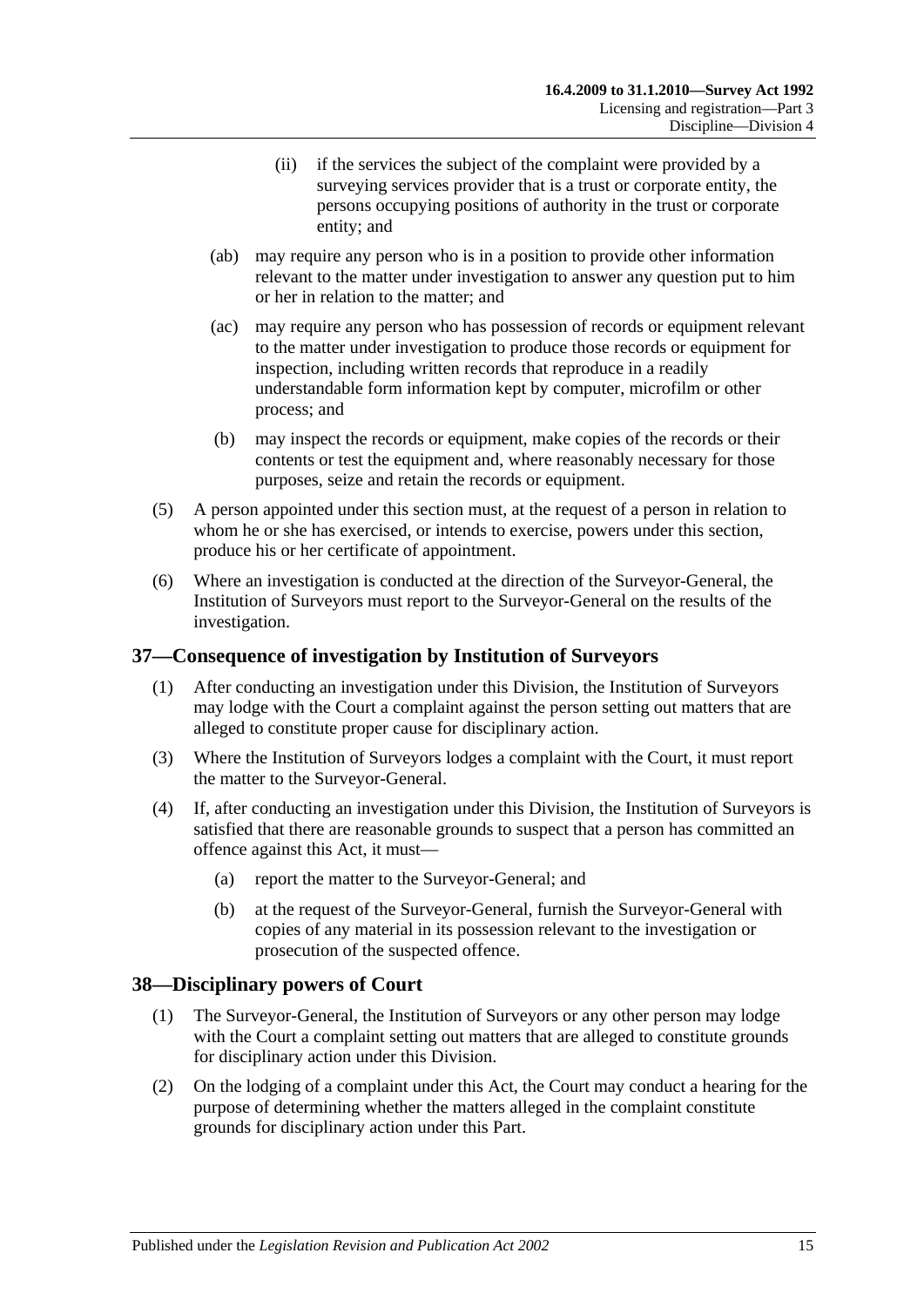- (3) Without limiting the usual powers of the Court, the Court may during the hearing—
	- (a) allow an adjournment to enable the Surveyor-General or the Institution of Surveyors to investigate or further investigate matters to which the complaint relates; and
	- (b) allow the modification of the complaint or additional allegations to be included in the complaint subject to any conditions as to adjournment and notice to parties and other conditions that the Court may think fit to impose.
- (6) If, after conducting a hearing under this section, the Court is satisfied that proper cause exists for disciplinary action against the respondent, it may exercise any one or more of the following powers:
	- (a) it may reprimand the respondent;
	- (b) it may impose a fine not exceeding a division 5 fine on the respondent;
	- (c) it may impose conditions on the respondent's licence or registration restricting the right of the respondent to practise surveying;
	- (d) it may suspend the respondent's licence or registration for a specified period, until fulfilment of stipulated conditions or until further order;
	- (e) it may cancel the respondent's licence or registration;
	- (f) it may disqualify the respondent from being licensed or registered under this Act permanently, for a specified period, until fulfilment of stipulated conditions or until further order;
	- (g) it may prohibit the respondent from carrying on business as a surveying services provider;
	- (h) it may prohibit the respondent from occupying a position of authority in a trust or corporate entity that is a surveying services provider.
- (7) A person who has been convicted of, or has expiated, an offence is not liable to a fine under this section in respect of the act or activity comprising the offence.
- (8) If the Court takes disciplinary action against the respondent, it may stipulate that the action is to have effect at a future time specified by the Court.
- (9) The Court may, on application by a surveyor, vary or revoke a condition imposed under this section.

#### <span id="page-15-0"></span>**38A—Participation of assessors in disciplinary proceedings**

In any proceedings under this Division, the Court will, if a judicial officer of the Court so determines, sit with assessors selected in accordance with [Schedule 1.](#page-27-0)

## <span id="page-15-1"></span>**39—Return of licence or certificate of registration**

Where a person's licence or registration under this Act is suspended or cancelled, the person must, at the direction of the Court, return the licence or certificate of registration to the Registrar.

Penalty: Division 8 fine.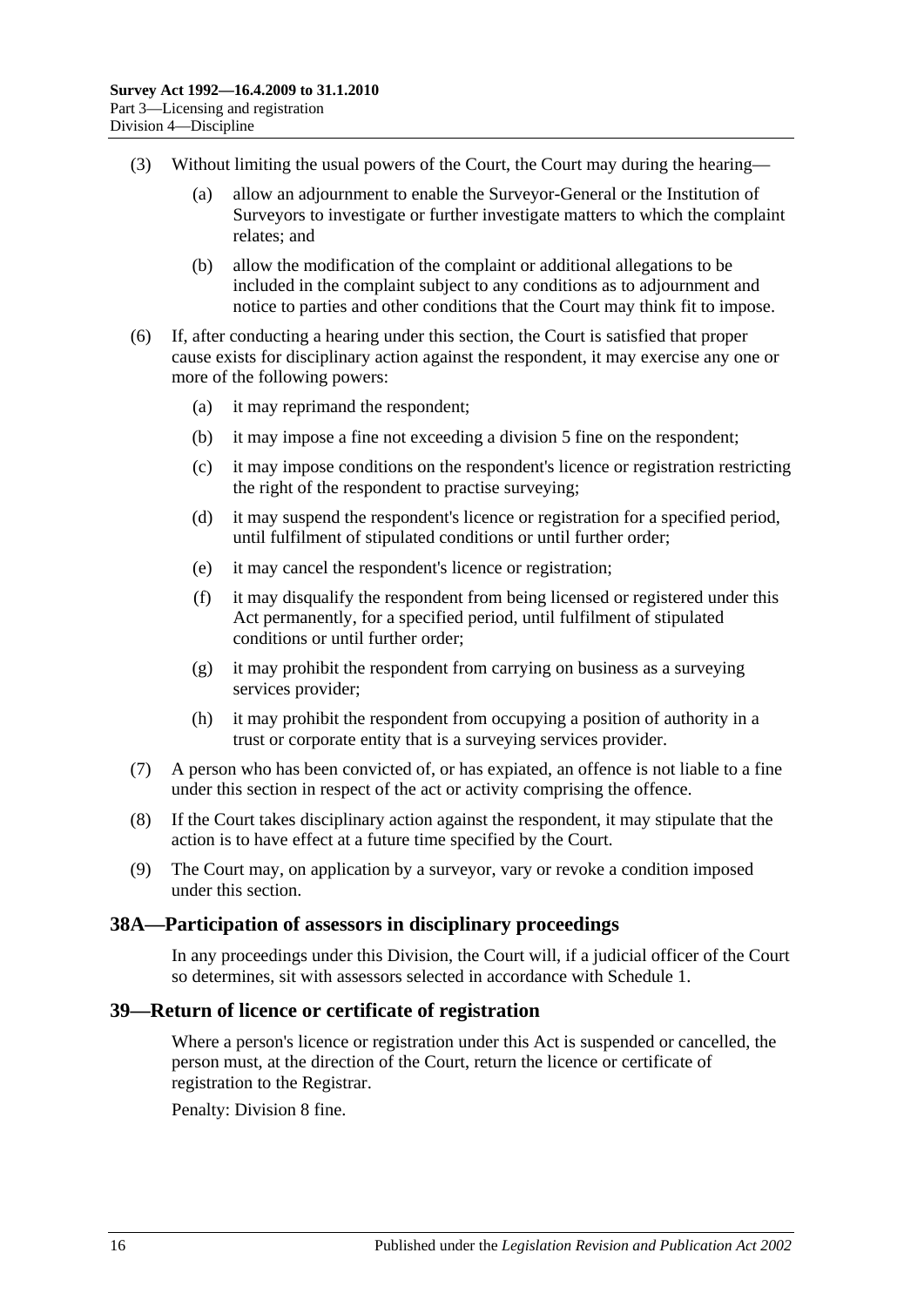### <span id="page-16-0"></span>**40—Restrictions on disqualified persons**

(1) A disqualified person must not, without the prior approval of the Court, undertake any work in connection with a survey.

Penalty: Division 5 fine.

(2) Where a person is known to a surveyor, or to a surveying services provider, to be a disqualified person, and the surveyor or surveying services provider employs or engages that person in connection with a survey without the prior approval of the Court, the surveyor or surveying services provider is guilty of an offence.

Penalty: Division 5 fine.

- (3) The Court may, on application by a disqualified person or a person who wishes to employ or engage a disqualified person, approve the disqualified person's employment or engagement in connection with a survey subject to such conditions (if any) as the Court thinks fit.
- (4) Where an approval has been granted under this section, the Court may, on application by the Surveyor-General, the Institution of Surveyors, the disqualified person to whom the approval relates or a person who employs or engages the disqualified person—
	- (a) vary or revoke a condition of the approval or impose a further condition; or
	- (b) revoke the approval.
- (5) A person who contravenes or fails to comply with a condition imposed under this section is guilty of an offence.

Penalty: Division 5 fine.

(6) In this section—

*disqualified person* means a person whose licence or registration under this Act is suspended or cancelled.

#### <span id="page-16-1"></span>**41—Consequences of action against surveyor in other jurisdictions**

- (1) Where, in consequence of action taken against a surveyor in another State or a Territory, of the Commonwealth, or in New Zealand a surveyor's right to practise surveying in that State, Territory or country is suspended or cancelled, the registration or licence of the surveyor under the Act is, unless the Court otherwise determines, automatically suspended or cancelled.
- (2) Where such a surveyor is reinstated on the register in that other State, Territory or country, the surveyor is, unless the Court otherwise determines, automatically reinstated on the register in this State.

## <span id="page-16-2"></span>**Division 5—Appeal to Court**

## <span id="page-16-3"></span>**42—Appeal to Court**

- (1) An appeal lies to the Court in the following cases:
	- (a) an applicant for a licence or registration under this Act may appeal against a decision of the Institution of Surveyors to grant a conditional licence or to refuse to grant the licence or registration;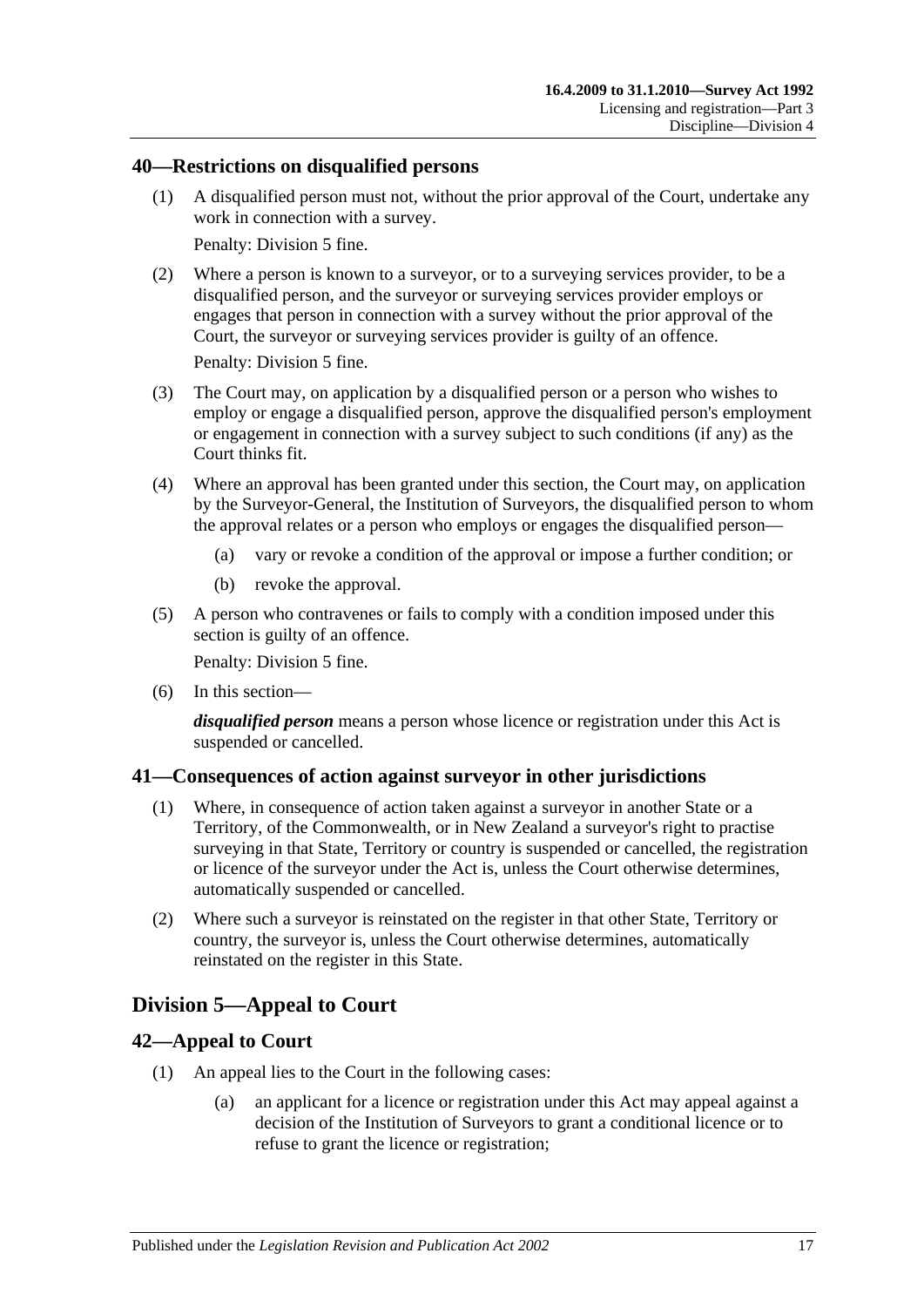- (b) an applicant for renewal of a licence or registration under this Act may appeal against a decision of the Institution of Surveyors to grant a conditional renewal or to refuse to grant the renewal (whether or not until fulfilment of specified conditions);
- (c) a person who is reprimanded by the Institution of Surveyors under this Act may appeal against the reprimand.
- (2) The appeal must be instituted within one month of the making of the decision appealed against.
- (5) Where the Court quashes a decision of the Institution of Surveyors to reprimand a person, the Institution of Surveyors must—
	- (a) withdraw the reprimand; and
	- (b) publish the withdrawal to the same extent and in the same manner as the reprimand was published (if at all).
- (6) The Institution of Surveyors must, if so required by a person affected by a decision made by it, state in writing the reasons for its decision.
- (7) If the reasons of the Institution of Surveyors are not given in writing at the time of making a decision and the person affected by the decision, within one month of the making of the decision, requires the Institution to state its reasons in writing, the time for instituting an appeal runs from the time when the person receives the written statement of those reasons.
- (8) Where the Institution of Surveyors or the Court is satisfied that an applicant for renewal of a licence or registration under this Act has instituted or intends to institute an appeal under this section, it may extend the period of the licence or registration until the determination of the appeal and impose such conditions on the licence or registration as it thinks fit.

## <span id="page-17-0"></span>**Part 4—Surveying**

## <span id="page-17-1"></span>**Division 1—Survey instructions**

## <span id="page-17-3"></span><span id="page-17-2"></span>**43—Survey instructions**

- (1) The Governor may, by regulation, issue survey instructions in relation to cadastral surveys and records of cadastral surveys.
- <span id="page-17-4"></span>(2) Without limiting the generality of [subsection](#page-17-3) (1), survey instructions may—
	- (a) regulate the manner in which cadastral surveys are to be carried out (including the records to be kept in relation to cadastral surveys);
	- (b) provide for tolerances in relation to the accuracy of cadastral surveys;
	- (c) regulate the standard of equipment to be used in cadastral surveys;
	- (d) regulate the form, establishment, custody, maintenance, removal or reinstatement of survey marks;
	- (e) regulate the form or certification of plans or other records of cadastral surveys;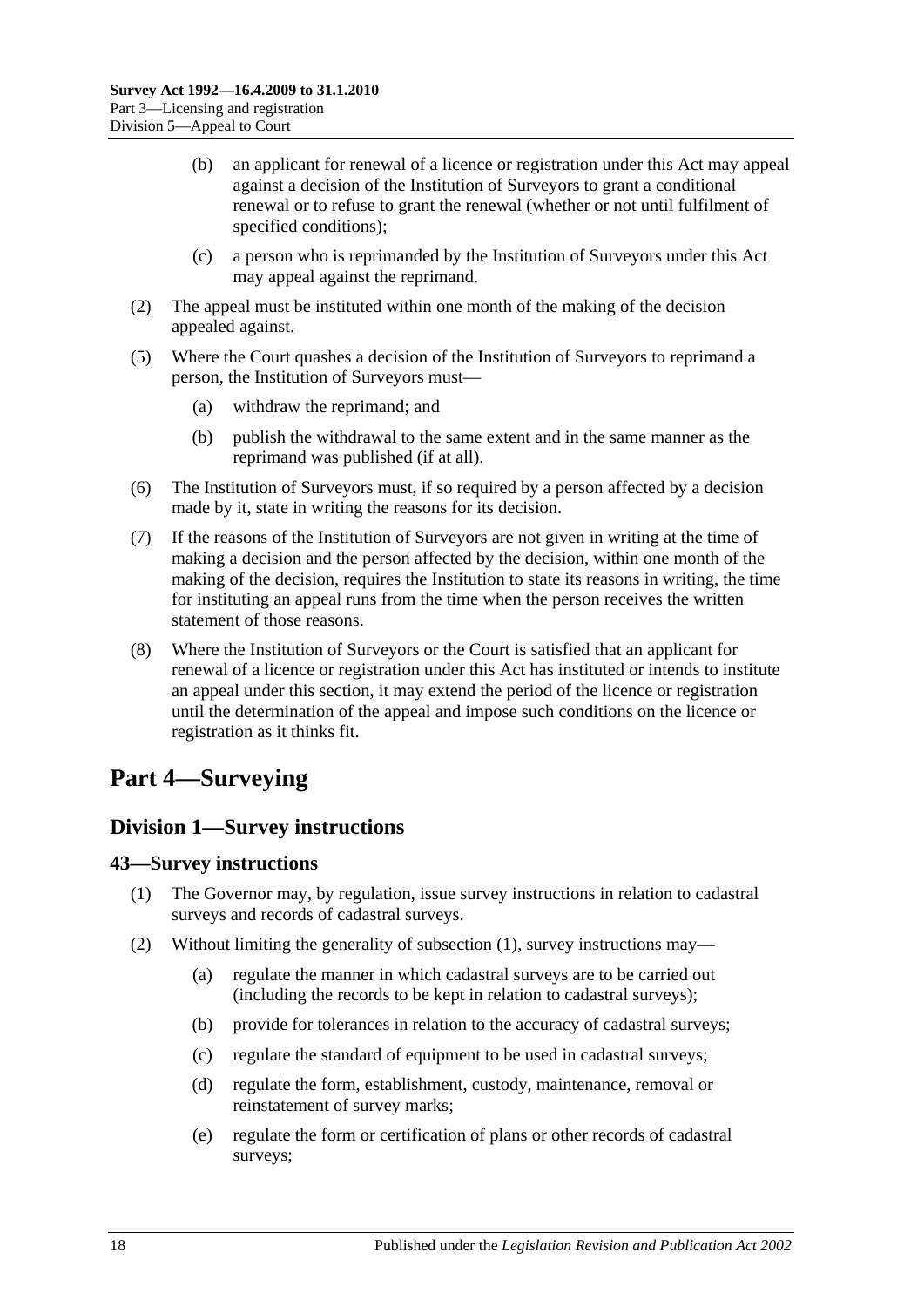- (f) regulate the manner in which cadastral surveys are to be carried out in designated survey areas with a view to those areas forming part of the coordinated cadastre under this Act.
- (3) Survey instructions may—
	- (a) vary in their operation according to time, place or circumstance;
	- (b) confer discretionary powers on the Surveyor-General.
- (4) The *Survey Advisory Committee* must be consulted before survey instructions are promulgated.
- (5) The Registrar-General must be consulted before survey instructions are promulgated under [subsection](#page-17-4)  $(2)(e)$  in relation to plans or other records to be lodged in the Lands Titles Registration Office.

## <span id="page-18-0"></span>**Division 2—Rectification of surveys**

## <span id="page-18-1"></span>**44—Investigations by Surveyor-General**

- (1) The Surveyor-General may, on his or her own initiative or on complaint received from any person, conduct an investigation in order to determine—
	- (a) whether a cadastral survey or a record or plan prepared in connection with a cadastral survey and lodged in the Lands Titles Registration Office or any other section of the Department of Lands is defective in any respect; or
	- (b) whether in relation to a cadastral survey there has been a breach of, or non-compliance with, this Act or survey instructions in force under this Act.
- (2) The Surveyor-General may appoint a suitable person to conduct an investigation.
- (3) The Surveyor-General must provide a person so appointed with a certificate of appointment.
- (4) For the purposes of an investigation, the Surveyor-General, or a person appointed by the Surveyor-General under this section, may—
	- (a) require a person who is in a position to do so, to provide the name and address of—
		- (i) any person who personally, or through the instrumentality of another, provided the services the subject of the complaint; or
		- (ii) if the services the subject of the complaint were provided by a surveying services provider that is a trust or corporate entity, the persons occupying positions of authority in the trust or corporate entity; and
	- (ab) require any person who is in a position to provide other information relevant to the matter under investigation to answer any question put to him or her in relation to the matter; and
	- (ac) require any person who has possession of records or equipment relevant to the matter under investigation to produce those records or equipment for inspection, including written records that reproduce in a readily understandable form information kept by computer, microfilm or other process; and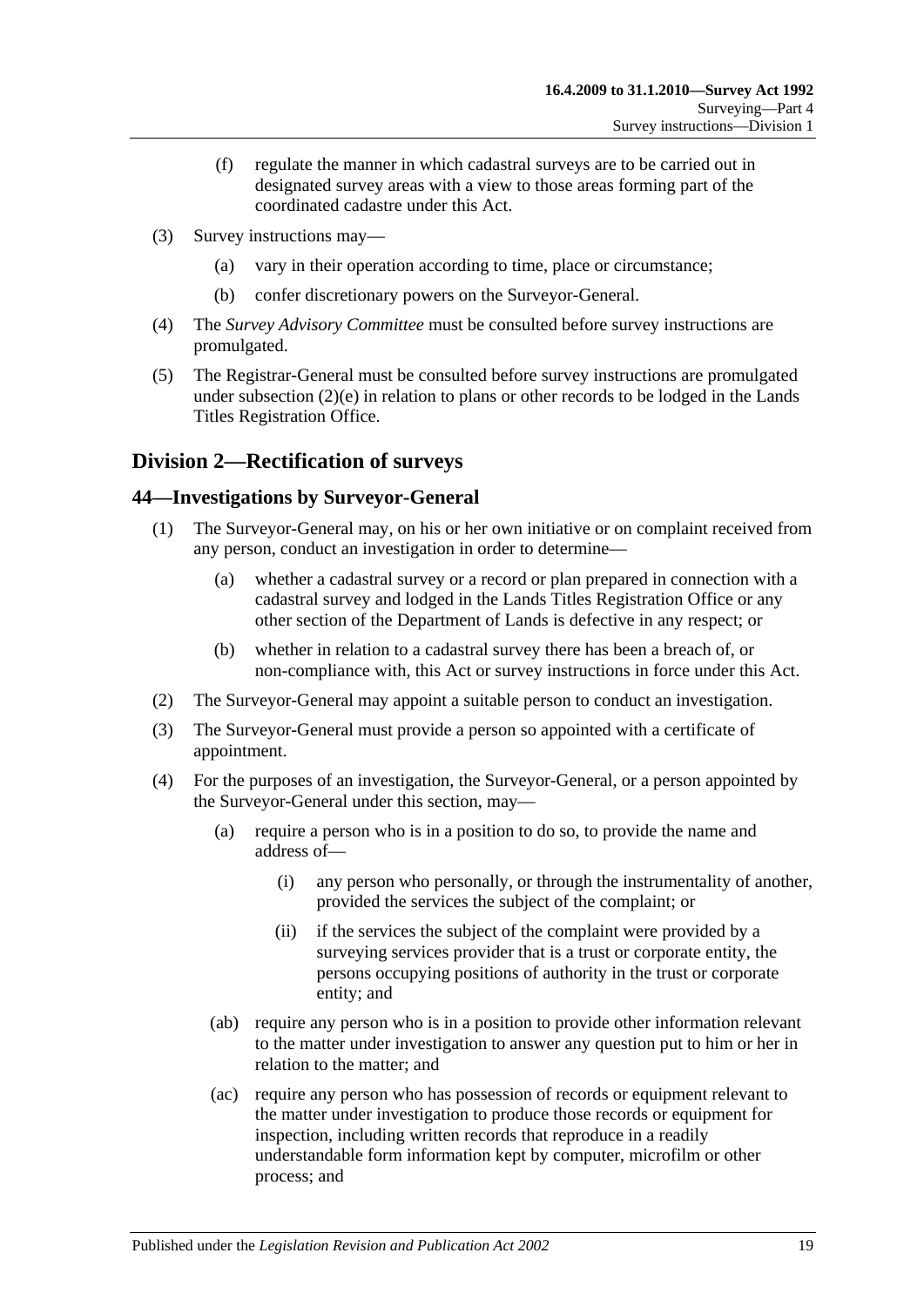- (b) inspect the records or equipment, make copies of the records or their contents or test the equipment and, where reasonably necessary for those purposes, seize and retain the records or equipment.
- (5) A person appointed under this section must, at the request of a person in relation to whom he or she has exercised, or intends to exercise, powers under this section, produce his or her certificate of appointment.

## <span id="page-19-3"></span><span id="page-19-0"></span>**45—Rectification**

- (1) If, after an investigation under this Division has been conducted, the Surveyor-General is satisfied that a cadastral survey or a record or plan is defective in some respect, the Surveyor-General may, in order to rectify that defect, require the licensed surveyor responsible for the survey to do any one or more of the following:
	- (a) to carry out additional work in connection with the survey within a specified period;
	- (b) to amend any record or plan prepared in connection with the survey within a specified period;
	- (c) to prepare any further record or plan in connection with the survey within a specified period.
- (2) Before the Surveyor-General exercises a power conferred by [subsection](#page-19-3) (1), the Surveyor-General—
	- (a) must allow the person concerned a reasonable opportunity to make representations orally or in writing; and
	- (b) must, if that person so requests, refer the matter to the Institution of Surveyors for advice.
- (3) A surveyor who, without reasonable excuse, refuses or fails to comply with a requirement under [subsection](#page-19-3) (1) is guilty of an offence.

Penalty: Division 7 fine.

- (4) If a surveyor refuses or fails to comply with a requirement under [subsection](#page-19-3) (1), the Surveyor-General may carry out such work as is necessary to rectify the defect and may recover the costs of that work as a debt owed by the surveyor.
- (5) If a surveyor of whom a requirement under [subsection](#page-19-3) (1) would have been made has died, the Surveyor-General may carry out such work as is necessary to rectify the defect.

## <span id="page-19-1"></span>**Division 3—Miscellaneous**

## <span id="page-19-2"></span>**46—Right to enter etc**

A surveyor, or a person authorised in writing by a surveyor, may—

- (a) at any reasonable time, enter any land for the purposes of carrying out work in connection with a survey; and
- (b) take such action as is necessary to enable the survey to be carried out effectively (including excavating or breaking the surface of land to the extent necessary to uncover or place a survey mark).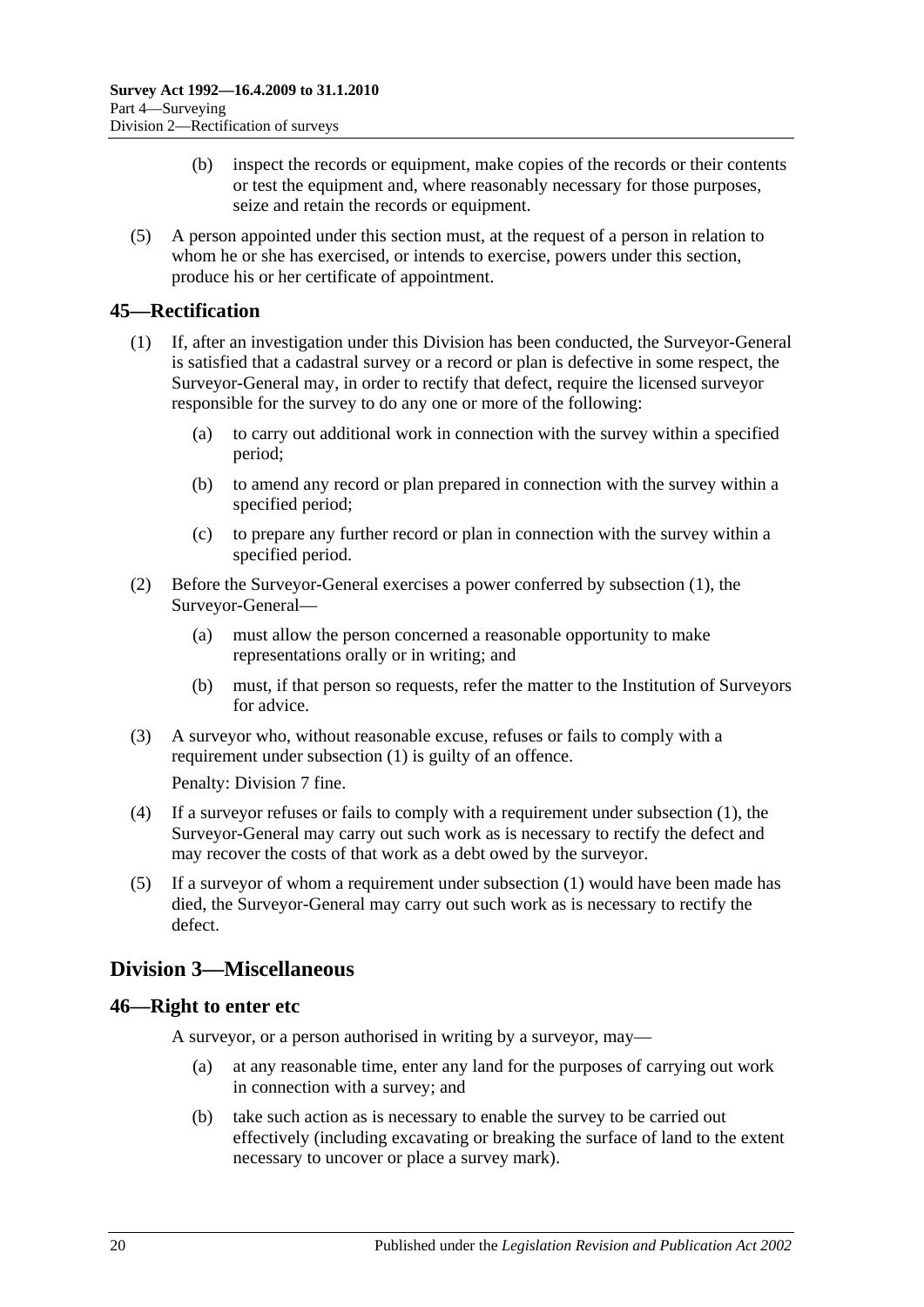## <span id="page-20-0"></span>**47—Certification of plans**

- (1) A plan or other document required by law to be signed or certified by a surveyor must be signed or certified by a surveyor who is a natural person.
- (2) A surveyor who certifies as correct a plan prepared in connection with a survey that the surveyor did not carry out or supervise is guilty of an offence. Penalty: Division 5 fine.

## <span id="page-20-1"></span>**48—Liability of surveyor for acts or omissions of employees**

For the purposes of this Act, an act or omission of a person employed by a surveyor in carrying out a survey (whether under a contract of service or otherwise) is to be taken to be an act or omission of the surveyor unless the surveyor proves that the person was not acting in the course of the employment.

## <span id="page-20-2"></span>**Part 5—Establishment of land boundaries**

## <span id="page-20-3"></span>**Division 1—Coordinated cadastre**

#### <span id="page-20-6"></span><span id="page-20-4"></span>**49—Coordinated cadastre**

- (1) The Surveyor-General is responsible for establishing a coordinated cadastre for the State and may, for that purpose—
	- (a) establish and maintain a network of permanent survey marks with recorded coordinates for use in surveying, mapping or related practice; and
	- (b) declare, by notice in the Gazette, specified areas of the State to be designated survey areas, being areas of land in respect of which cadastral surveys must be carried out by reference to permanent survey marks in accordance with survey instructions in force under this Act, and for which coordinates must be determined in accordance with those instructions; and
	- (c) record the coordinates of the boundaries of land within each designated survey area as determined by surveys carried out in the area (whether before or after the declaration of the area as a designated survey area), compare the coordinates recorded in relation to all allotments of land within the area and make any necessary adjustments to the recorded coordinates; and
	- (d) where the coordinates for all allotments of land within a designated survey area have been so recorded, compared and adjusted—
		- (i) declare, by notice in the Gazette, that part of the State to be within the coordinated cadastre; and
		- (ii) lodge with the Registrar-General for filing in the Lands Titles Registration Office a plan delineating the boundaries of those allotments on the basis of those coordinates.
- <span id="page-20-5"></span>(2) A plan may be lodged under [subsection](#page-20-5) (1)(d) by means of lodging a hard copy of the plan or by the electronic transfer of information.
- <span id="page-20-7"></span>(3) The Surveyor-General may, by notice in the Gazette, declare a mark or peg of a specified class to be a survey mark that may be used in the network of permanent survey marks under [subsection](#page-20-6) (1).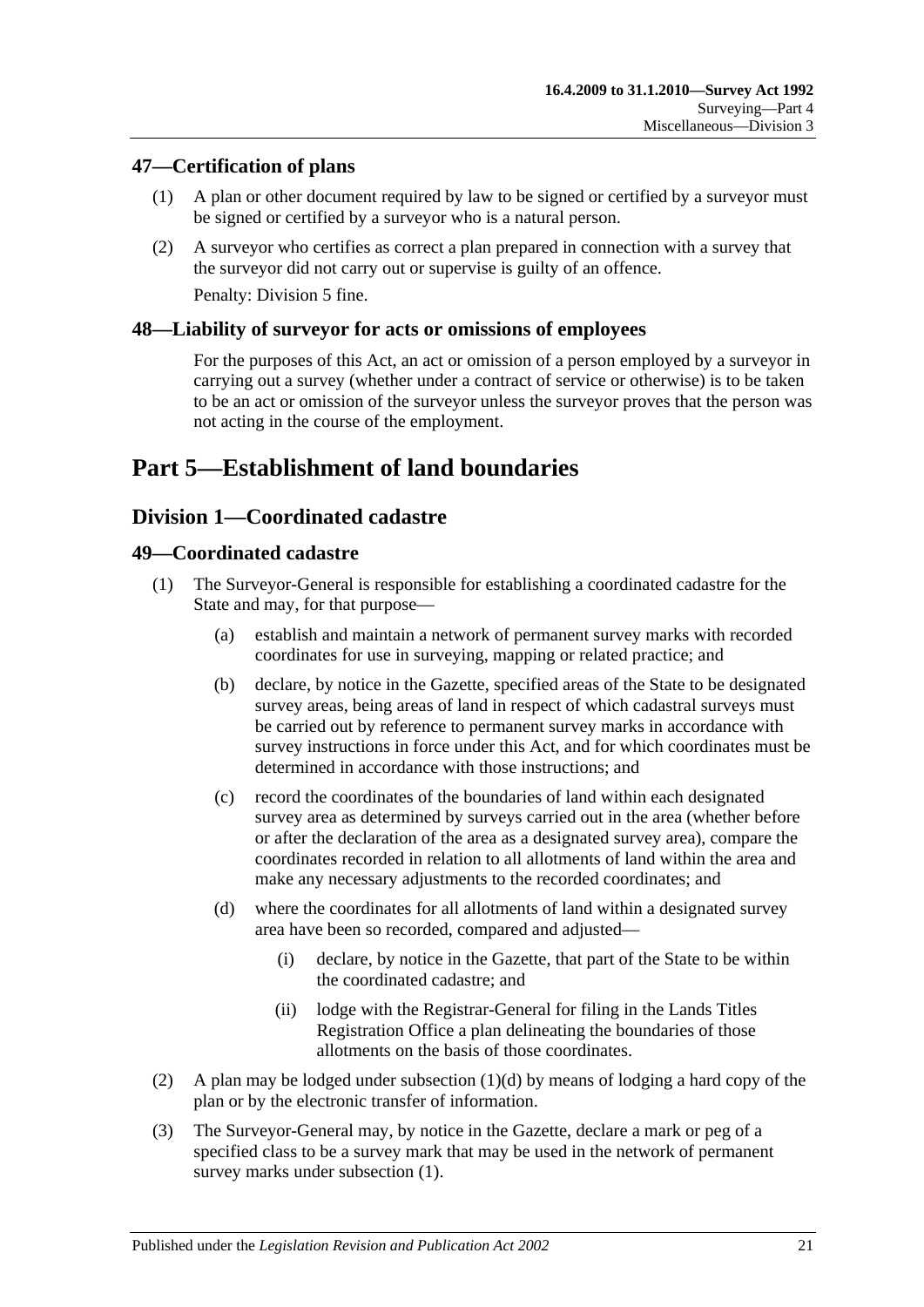(4) A notice under [subsection](#page-20-7) (3) may be varied or revoked by subsequent notice in the Gazette.

## <span id="page-21-0"></span>**Division 2—Confused land boundaries**

## <span id="page-21-4"></span><span id="page-21-1"></span>**50—Confused Boundary Areas**

- (1) Subject to [subsection](#page-21-3) (2), the Surveyor-General may, by notice in the Gazette, declare that a specified area within the State is a Confused Boundary Area.
- (1a) The Surveyor-General may make a declaration under [subsection](#page-21-4) (1)—
	- (a) on the application of—
		- (i) the Registrar-General; or
		- (ii) the Commissioner for Highways; or
		- (iii) a council; or
	- (b) on his or her own motion.
- <span id="page-21-3"></span>(2) However, a declaration under [subsection](#page-21-4) (1) may only be made if the Surveyor-General is satisfied that, generally, the occupation of land within the area does not accord to a substantial extent with the boundaries of land as shown in records or plans kept in the Lands Titles Registration Office.
- (3) A notice under this section may be varied or revoked by subsequent notice in the Gazette.

## <span id="page-21-2"></span>**51—Surveys within Confused Boundary Area**

- (1) Where a cadastral survey of land within a Confused Boundary Area is carried out by a surveyor, the boundaries of the land must (instead of being determined in accordance with accepted surveying practice and the provisions of this Act) be determined on the basis of what is fair and equitable having regard to—
	- (a) existing physical boundaries; and
	- (b) the length of time that those boundaries have departed from the boundaries as shown in any public records of survey or as marked by existing survey marks; and
	- (c) all other relevant factors.
- <span id="page-21-5"></span>(2) Where a plan of the boundaries of land within a Confused Boundary Area is lodged in the Lands Titles Registration Office, it must be accompanied by a statement that—
	- (a) sets out the basis on which the boundaries were determined; and
	- (b) is signed by the surveyor who certifies the plan.
- (3) The Registrar-General must examine a plan lodged under [subsection](#page-21-5) (2) and then forward a copy of the plan to the Surveyor-General for approval under this section.
- <span id="page-21-6"></span>(4) As soon as practicable after a plan of the boundaries of land within a Confused Boundary Area is forwarded to the Surveyor-General under this section, the Surveyor-General must give notice in accordance with this section—
	- (a) to all persons with a registered interest in the land; and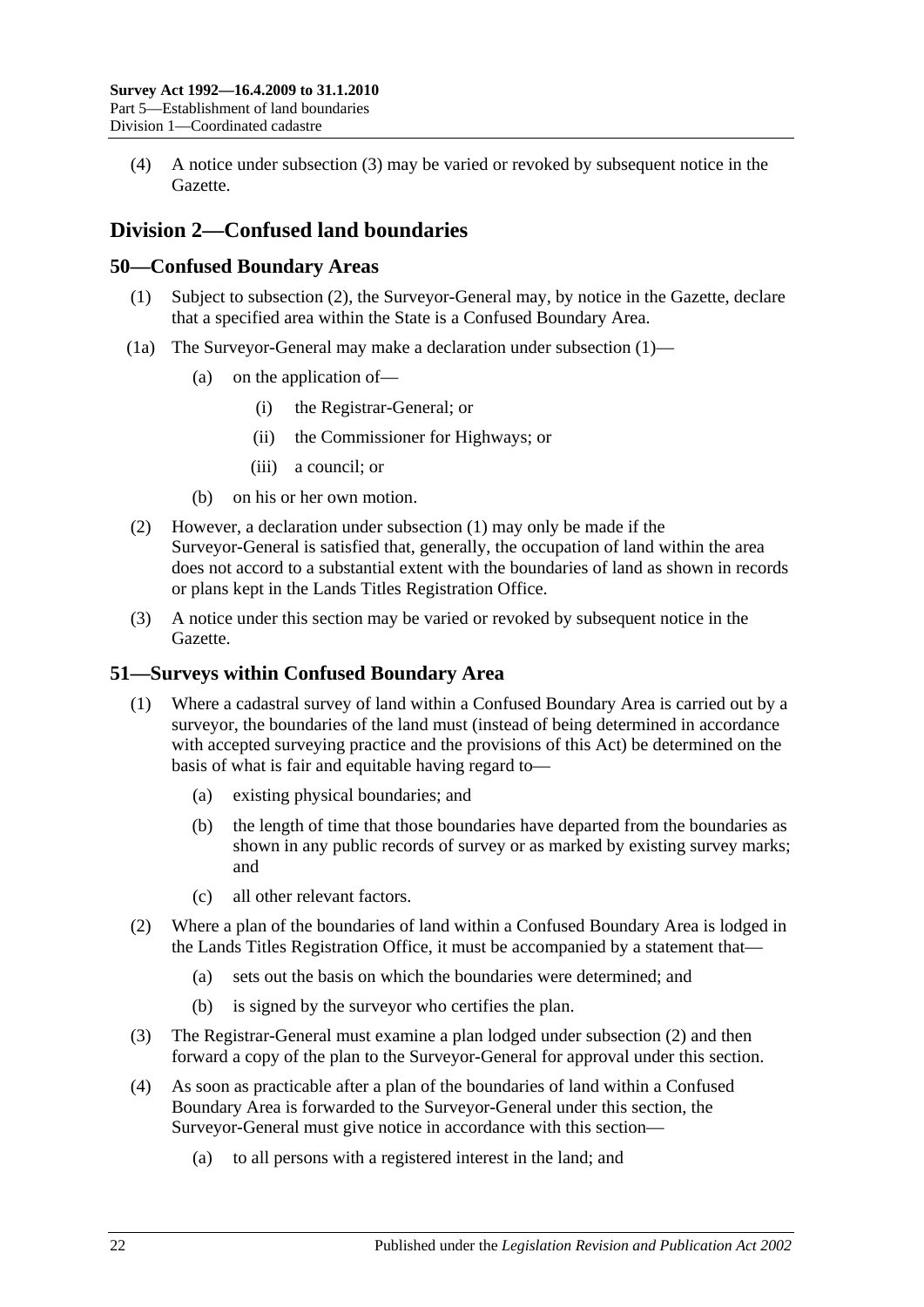- (b) to all persons with a registered interest in land adjoining the land; and
- (c) to all other persons who have a registered interest in land that is likely, in the opinion of the Surveyor-General, to be directly or indirectly affected; and
- (d) to the council for the area in which the land is situated.
- (5) A notice under [subsection](#page-21-6) (4)—
	- (a) must specify a place at which the plan may be viewed during normal office hours; and
	- (b) must specify a period (not less than 28 days after the date of the notice) within which objections relating to the determination of the land boundaries will be received by the Surveyor-General.
- (5a) The Surveyor-General must, in considering any objections received under this section, consult with the Registrar-General.
- (6) On consideration of a plan and any objections received under this section, the Surveyor-General may—
	- (a) approve the plan with or without modification; and
	- (b) carry out such further work as is necessary in view of the terms of the approval.
- <span id="page-22-0"></span>(7) The Surveyor-General must give notice of the terms of an approval and, if a plan is approved with modification, a brief description of the reasons for the decision as to those terms, to—
	- (a) the surveyor responsible for the survey; and
	- (b) all persons who were entitled to be notified under [subsection](#page-21-6) (4) and who continue to hold the registered interest in land by reason of which they were so entitled; and
	- (c) all persons who have since the date of that notification acquired a registered interest in land by reason of which they would have been entitled to be notified if they had held that interest at that date.
- (8) Any person entitled to receive a notice under [subsection](#page-22-0) (7) may, within 14 days after receipt of the notice, appeal against the decision of the Surveyor-General to the Land and Valuation Court.
- (9) The Land and Valuation Court may, on the hearing of an appeal, hear such evidence as it thinks fit, whether or not the evidence was produced before the Surveyor-General.
- (10) The Land and Valuation Court may, on the hearing of an appeal, exercise any one or more of the following powers:
	- (a) affirm or vary the decision appealed against, or make in addition any decision that should have been made in the first instance;
	- (b) quash the decision appealed against and substitute any decision that should have been made in the first instance;
	- (c) remit the subject matter of the appeal to the Surveyor-General for further consideration;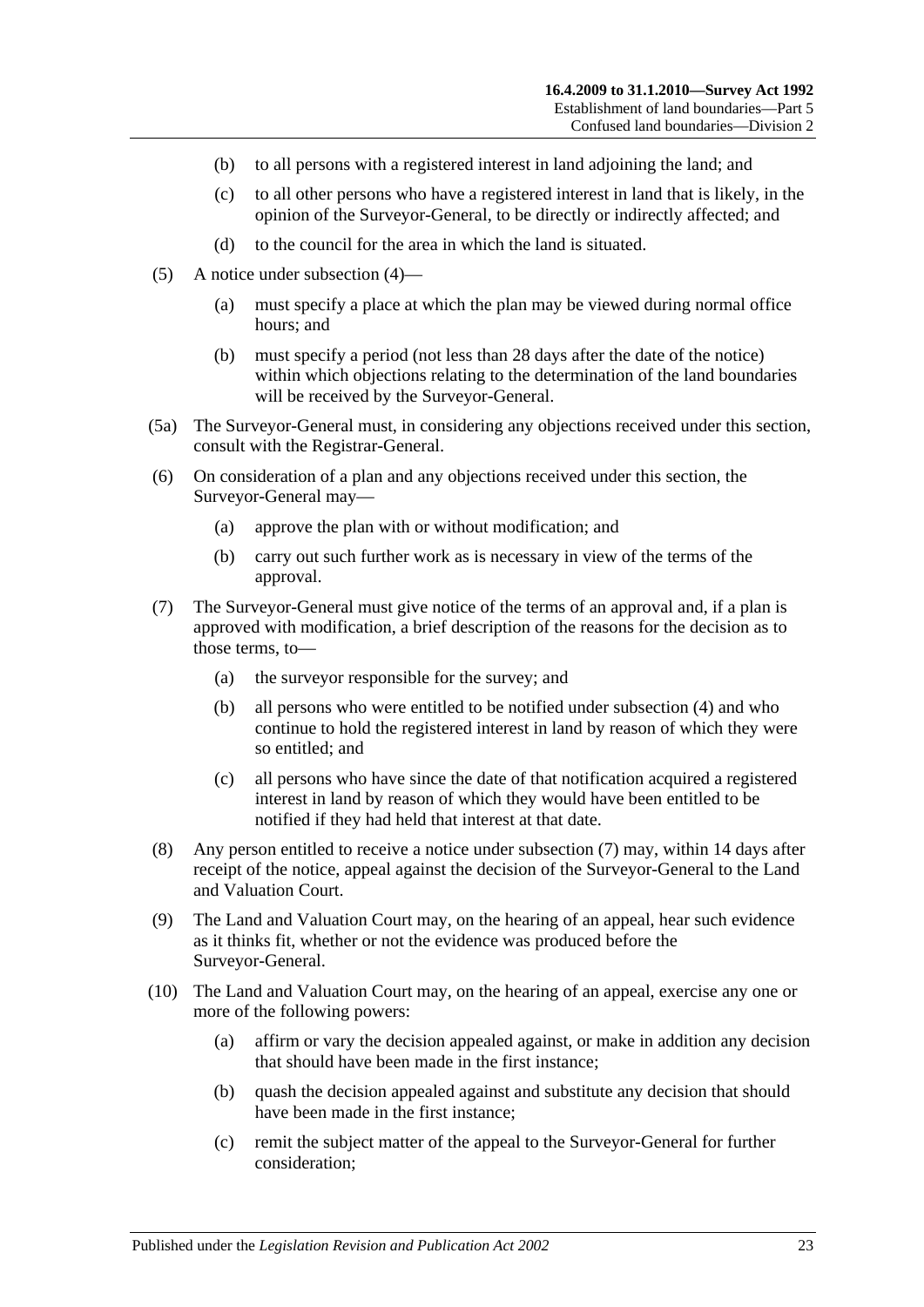- (d) make any further or other order as to costs or any other matter that the case requires.
- (11) If no appeal is lodged under this section against the approval of a plan by the Surveyor-General, the Registrar-General may deposit that plan in the Lands Titles Registration Office.
- (12) If an appeal is lodged under this section and the Land and Valuation Court on appeal approves a plan, the Registrar-General may deposit that plan in the Lands Titles Registration Office.
- <span id="page-23-0"></span>(13) This section is in addition to and does not derogate from the *[Real Property Act](http://www.legislation.sa.gov.au/index.aspx?action=legref&type=act&legtitle=Real%20Property%20Act%201886) 1886*.

## **Part 6—Miscellaneous**

#### <span id="page-23-3"></span><span id="page-23-1"></span>**52—Interference with survey marks**

(1) Subject to this section, a person must not, without the approval of the Surveyor-General, interfere with a survey mark.

Penalty: Division 7 fine.

- (2) This section does not apply—
	- (a) in relation to interference with a survey mark (other than a permanent survey mark) in the course of the erection or maintenance of a fence or other permanent improvement on the boundary defined by that survey mark; or
	- (b) in relation to interference with a survey mark (other than a permanent survey mark) by a licensed surveyor, or a person acting under the supervision of a licensed surveyor, in the course of a survey if, as soon as reasonably practicable after the interference, the surveyor or other person reinstates the survey mark; or
	- (c) in relation to interference with a survey mark (other than a permanent survey mark) in the course of works for the provision of roads, drains or other services in association with the division of land.
- (3) Where a person has contravened [subsection](#page-23-3) (1) and the survey mark interfered with has been reinstated, the cost of that reinstatement may be recovered as a debt by the person who reinstated the survey mark from the person who contravened [subsection](#page-23-3)  $(1)$ .

## <span id="page-23-2"></span>**53—Offence to hinder or obstruct**

(1) A person must not, without reasonable excuse, hinder or obstruct a person in the exercise of a power conferred by this Act.

Penalty: Division 6 fine.

(2) A person must not, without reasonable excuse, refuse or fail to comply with a requirement made by a person for the purposes of an investigation under this Act. Penalty: Division 6 fine.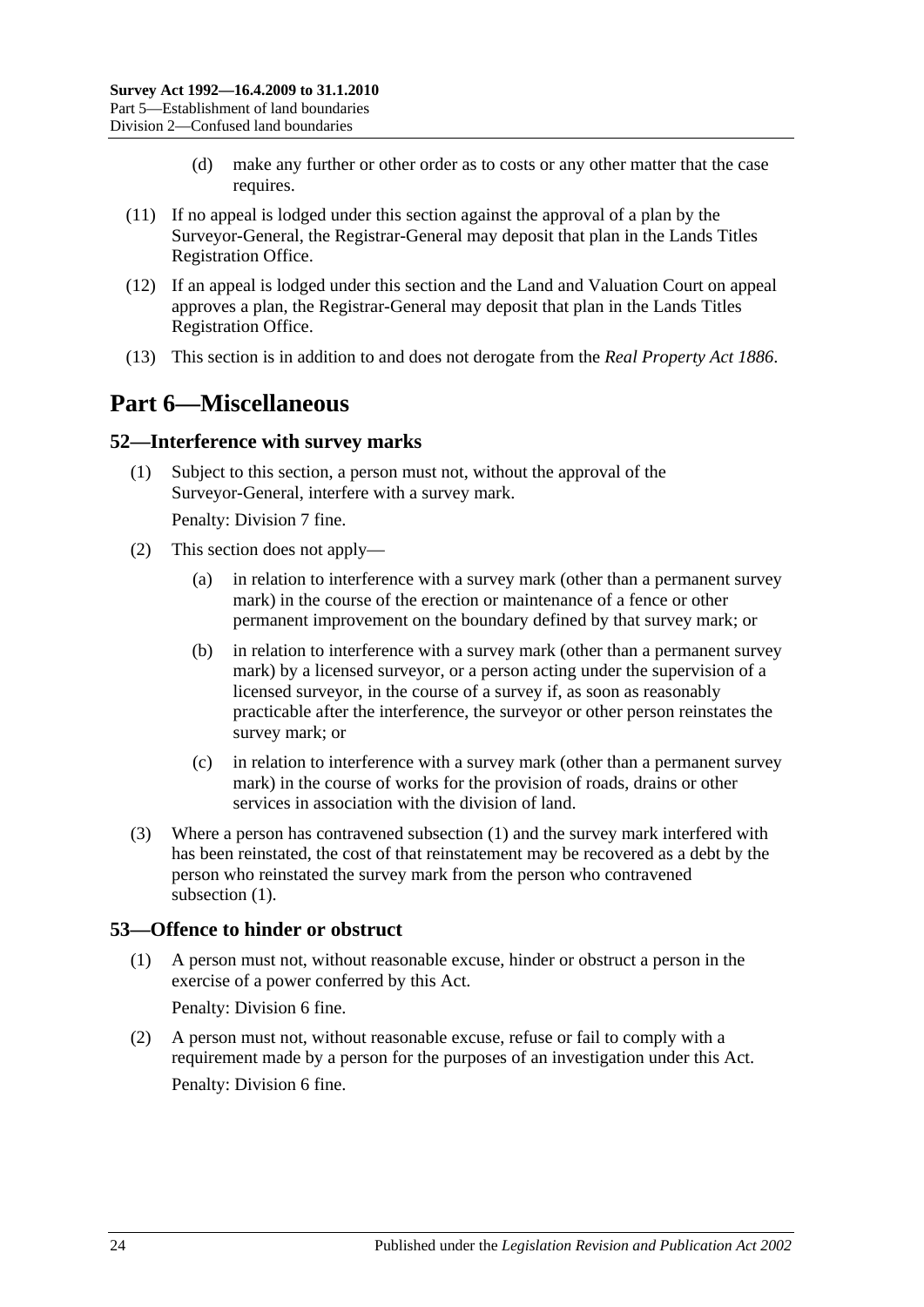#### <span id="page-24-0"></span>**54—False or misleading information**

A person must not, in furnishing information required under this Act, make a statement that is false or misleading in a material particular. Penalty: Division 7 fine.

#### <span id="page-24-1"></span>**55—Confidentiality**

A person must not divulge information obtained in the course of an investigation under this Act except—

- (a) as authorised by or under this Act; or
- (b) with the consent of the person from whom the information was obtained or to whom the information relates; or
- (c) in connection with the administration of this Act; or
- (d) for the purpose of legal proceedings arising out of the administration of this Act.

Penalty: Division 5 fine.

### <span id="page-24-2"></span>**55A—Victimisation**

- (1) A person commits an act of victimisation against another person (the victim) if he or she causes detriment to the victim on the ground, or substantially on the ground, that the victim—
	- (a) has disclosed or intends to disclose information; or
	- (b) has made or intends to make an allegation,

that has given rise, or could give rise, to proceedings against the person under this Act.

- (2) An act of victimisation under this Act may be dealt with—
	- (a) as a tort; or
	- (b) as if it were an act of victimisation under the *[Equal Opportunity Act](http://www.legislation.sa.gov.au/index.aspx?action=legref&type=act&legtitle=Equal%20Opportunity%20Act%201984) 1984*,

but, if the victim commences proceedings in a court seeking a remedy in tort, he or she cannot subsequently lodge a complaint under the *[Equal Opportunity Act](http://www.legislation.sa.gov.au/index.aspx?action=legref&type=act&legtitle=Equal%20Opportunity%20Act%201984) 1984* and, conversely, if the victim lodges a complaint under that Act, he or she cannot subsequently commence proceedings in a court seeking a remedy in tort.

- (3) Where a complaint alleging an act of victimisation under this Act has been lodged with the Commissioner for Equal Opportunity and the Commissioner is of the opinion that the subject matter of the complaint has already been adequately dealt with by a competent authority, the Commissioner may decline to act on the complaint or to proceed further with action on the complaint.
- (4) In this section—

*detriment* includes—

- (a) injury, damage or loss; or
- (b) intimidation or harassment; or
- (c) discrimination, disadvantage or adverse treatment in relation to the victim's employment or business; or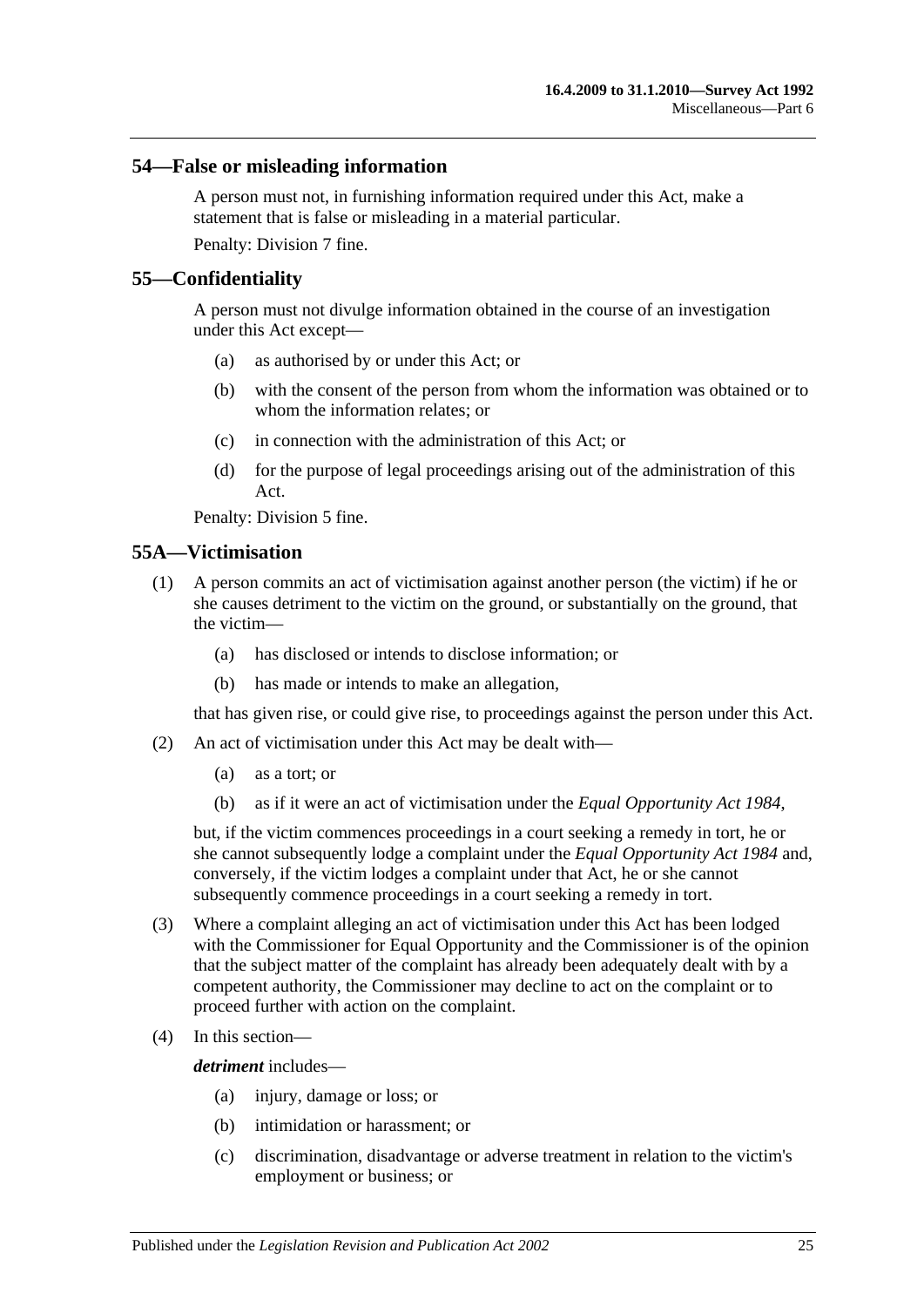#### (d) threats of reprisal.

#### <span id="page-25-0"></span>**55B—Vicarious liability for offences**

If a trust or corporate entity is guilty of an offence against this Act, each person occupying a position of authority in the entity is guilty of an offence and liable to the same penalty as is prescribed for the principal offence unless it is proved that the person could not, by the exercise of reasonable care, have prevented the commission of the offence by the entity.

#### <span id="page-25-1"></span>**56—General defence**

It is a defence to a charge of an offence against this Act if the defendant proves that the offence was not committed intentionally and did not result from any failure on the part of the defendant to take reasonable care to avoid the commission of the offence.

#### <span id="page-25-2"></span>**57—Punishment of conduct that constitutes offence**

Subject to this Act, where conduct constitutes an offence and is also a ground for disciplinary action under this Act, the taking of disciplinary action under this Act is not a bar to conviction and punishment for the offence, nor is conviction and punishment for the offence a bar to disciplinary action under this Act.

#### <span id="page-25-3"></span>**58—Levy on lodgment of plans**

The Institution of Surveyors may charge a levy of an amount approved by the Minister on each plan certified as correct by a licensed surveyor and lodged in the Lands Titles Registration Office.

#### <span id="page-25-4"></span>**59—Approvals**

An approval of the Minister, the Surveyor-General or the Institution of Surveyors under this Act—

- (a) must be in writing; and
- (b) may be absolute or conditional.

#### <span id="page-25-5"></span>**59A—Parties to proceedings before Court**

- (1) The Surveyor-General and the Institution of Surveyors are entitled to be joined as parties to any proceedings of the Court under this Act.
- (2) The Surveyor-General may appear personally in any such proceedings or may be represented at any proceedings by counsel or a person employed in the Public Service.

#### <span id="page-25-6"></span>**60—Evidentiary provision**

In any legal proceedings, a certificate, purporting to be under the hand of the Registrar, that any person was or was not licensed or registered under this Act at a specified date or as to any other information contained in the register of surveyors established under this Act is, in the absence of proof to the contrary, proof of the information so certified.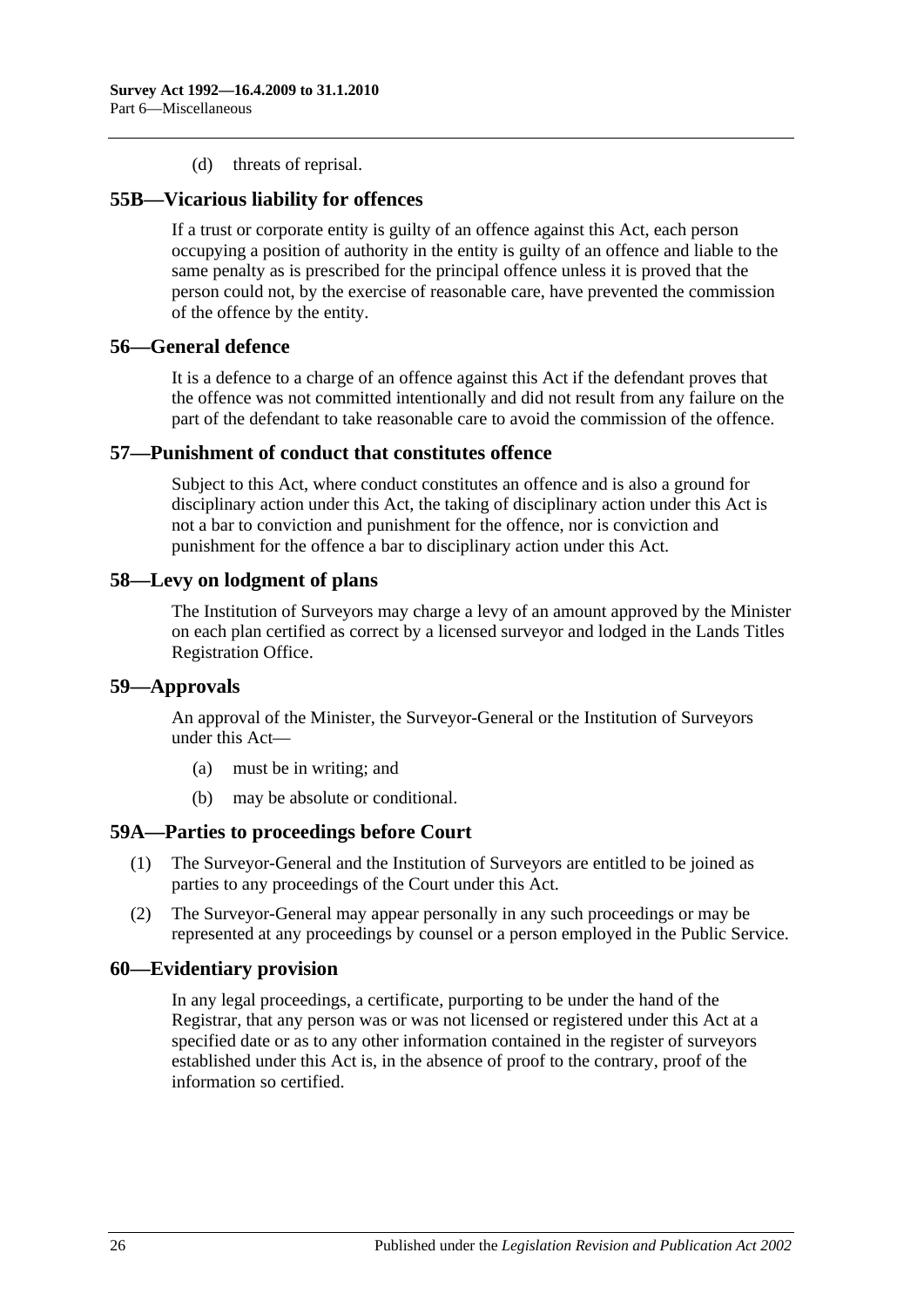#### <span id="page-26-0"></span>**61—Summary offences**

- (1) Proceedings for a summary offence against this Act must be commenced—
	- (a) in the case of an expiable offence—within the time limits prescribed for expiable offences by the *[Summary Procedure Act](http://www.legislation.sa.gov.au/index.aspx?action=legref&type=act&legtitle=Summary%20Procedure%20Act%201921) 1921*;
	- (b) in any other case—within 2 years of the date on which the offence is alleged to have been committed or such other period as the Minister may, in a particular case, authorise.
- (3) A document apparently signed by the Minister and stating that the Minister authorises a specified extension of the period for commencing a particular prosecution is to be accepted, in the absence of proof to the contrary, as proof of the fact so stated.

#### <span id="page-26-3"></span><span id="page-26-1"></span>**62—Service of notices**

- (1) A notice to be given under this Act may be given—
	- (a) by personal service on the person or agent of the person; or
	- (b) by leaving it for the person at the person's place of residence or business with someone apparently over the age of 16 years; or
	- (c) by sending it by post to the person or agent of the person at the person's last known address, or by leaving it in the letterbox to which it would have been delivered if so posted.
- (2) Where a notice is to be given under this Act to a person with a registered interest in land and it is not reasonably practicable for it to be given in accordance with [subsection](#page-26-3) (1), the notice may be given by leaving it in a conspicuous position on the land.

## <span id="page-26-4"></span><span id="page-26-2"></span>**63—Regulations**

- (1) The Governor may make such regulations as are contemplated by, or as are necessary or expedient for the purposes of, this Act.
- (2) Without limiting the generality of [subsection](#page-26-4) (1), the regulations may regulate company names, business names or trading names that may be used by surveyors or require that such names be approved by the Institution of Surveyors.
- (3) The regulations may—
	- (a) prescribe fines not exceeding a division 7 fine for contravention of any regulation;
	- (b) apply, adopt or incorporate, with or without modification, any code, standard or other document prepared or approved by a body or authority referred to in the regulation as in force from time to time or as in force at a specified time.
- (4) Where a code, standard or other document is applied, adopted or incorporated in regulations—
	- (a) a copy of the code, standard or other document must be kept available for inspection by members of the public, without charge and during normal office hours, at the office of the Surveyor-General; and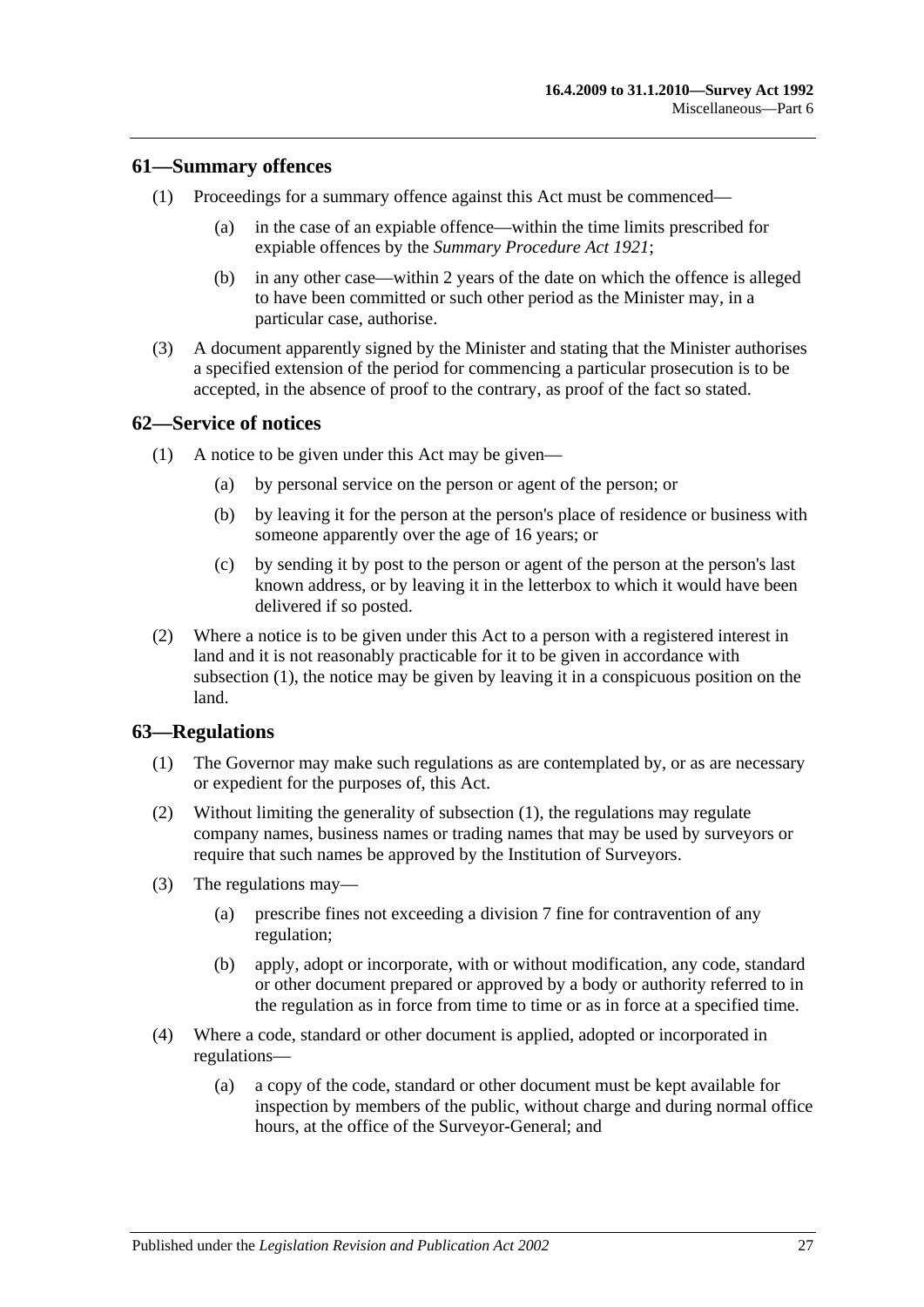(b) in any legal proceedings, evidence of the contents of the code, standard or other document may be given by production of a document purporting to be certified by or on behalf of the Minister as a true copy of the code, standard or other document.

## <span id="page-27-0"></span>**Schedule 1—Appointment and selection of assessors for District Court**

- (1) The Minister must establish a panel of persons who may sit as assessors consisting of persons representative of surveyors.
- (2) The Minister must establish a panel of persons who may sit as assessors consisting of persons representative of members of the public who deal with surveyors.
- (3) A member of a panel is to be appointed by the Minister for a term of office not exceeding three years and on conditions determined by the Minister and specified in the instrument of appointment.
- (4) A member of a panel is, on the expiration of a term of office, eligible for reappointment.
- (5) Subject to [subclause](#page-27-1) (6), if assessors are to sit with the District Court in proceedings under [Division 4](#page-12-3) of [Part 3,](#page-8-0) a judicial officer of the Court must select one member from each of the panels to sit with the Court in the proceedings.
- <span id="page-27-1"></span>(6) A member of a panel who has a personal or a direct or indirect pecuniary interest in a matter before the District Court is disqualified from participating in the hearing of the matter.
- (7) If an assessor dies or is for any reason unable to continue with any proceedings, the District Court constituted of the judicial officer who is presiding at the proceedings and the other assessor may, if the judicial officer so determines, continue and complete the proceedings.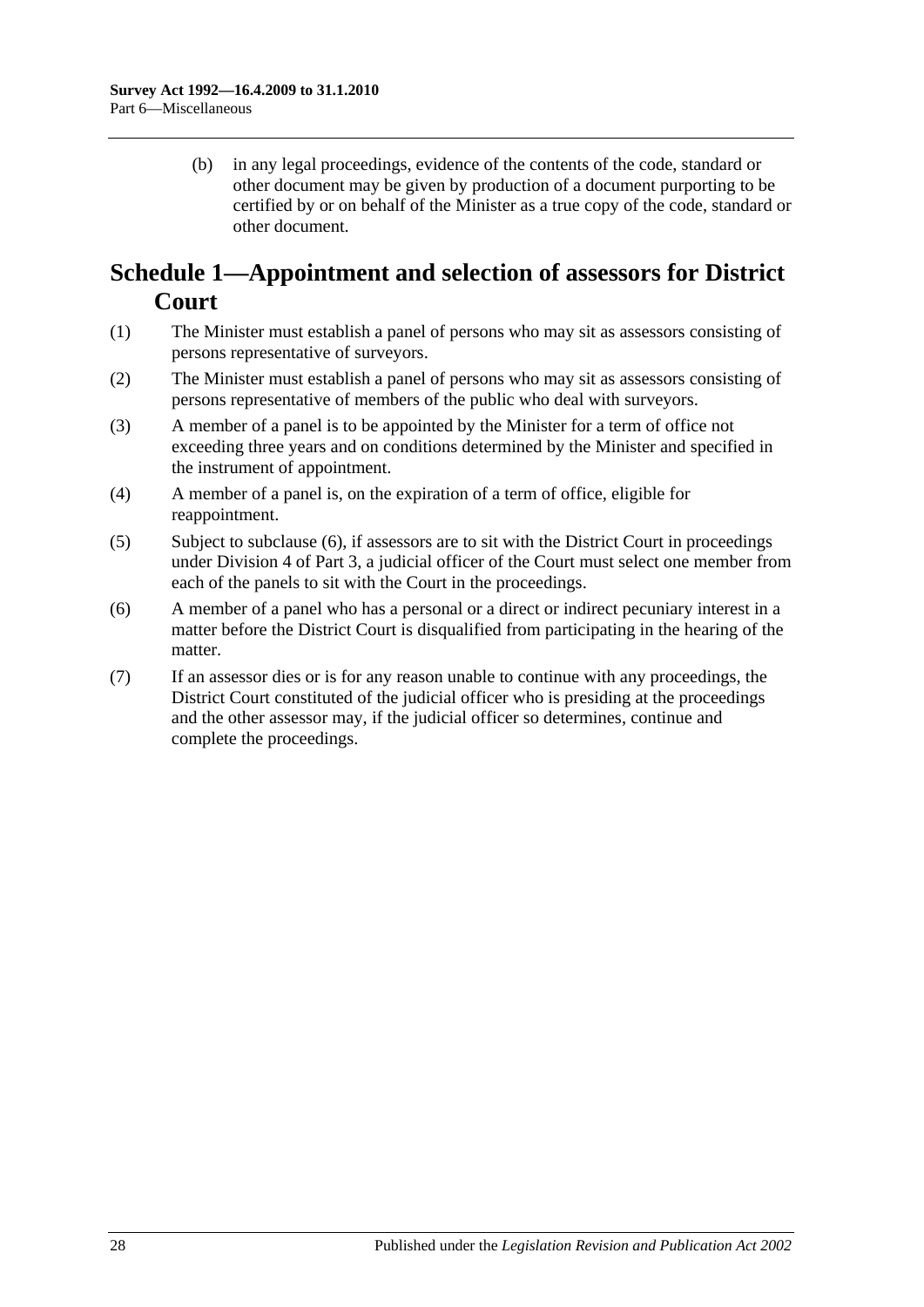## <span id="page-28-0"></span>**Legislative history**

## **Notes**

- Amendments of this version that are uncommenced are not incorporated into the text.
- Please note—References in the legislation to other legislation or instruments or to titles of bodies or offices are not automatically updated as part of the program for the revision and publication of legislation and therefore may be obsolete.
- Earlier versions of this Act (historical versions) are listed at the end of the legislative history.
- For further information relating to the Act and subordinate legislation made under the Act see the Index of South Australian Statutes or www.legislation.sa.gov.au.

## **Legislation repealed by principal Act**

The *Survey Act 1992* repealed the following:

*Surveyors Act 1975*

## **Principal Act and amendments**

New entries appear in bold.

| Year        | N <sub>o</sub> | Title                                                                                                               | Assent     | Commencement                                                           |
|-------------|----------------|---------------------------------------------------------------------------------------------------------------------|------------|------------------------------------------------------------------------|
| 1992        | 10             | Survey Act 1992                                                                                                     | 16.4.1992  | 1.1.1993 (Gazette 10.12.1992 p1752)                                    |
| 1995        | 82             | <b>Statutes Repeal and Amendment</b><br>(Commercial Tribunal) Act 1995                                              | 30.11.1995 | Pt 5 and Sch $1 - 10.3.1997$ ( <i>Gazette</i><br>$6.3.1997$ p $1114$ ) |
| 1999        | 64             | Local Government (Implementation)<br>Act 1999                                                                       | 18.11.1999 | s 10-1.1.2000 (Gazette 9.12.1999)<br><i>p3113</i> )                    |
| <b>2000</b> | $\overline{4}$ | District Court (Administrative and<br>Disciplinary Division) Amendment<br>Act 2000                                  | 20.4.2000  | Sch 1 cl 43–1.6.2000 ( <i>Gazette</i><br>18.5.2000 p2554)              |
| 2003        | -61            | Survey (Miscellaneous) Amendment 11.12.2003<br>Act 2003                                                             |            | 1.4.2004 ( <i>Gazette</i> 26.2.2004 p613)                              |
| 2009        | 12             | <b>Survey (Funding and Promotion of 16.4.2009</b><br><b>Surveying Qualifications</b> )<br><b>Amendment Act 2009</b> |            | 16.4.2009                                                              |
| 2009        | 84             | <b>Statutes Amendment (Public Sector</b><br>Consequential Amendments) Act 2009                                      | 10.12.2009 | Pt 155 (ss 352 & 353)-1.2.2010 (Gazette<br>28.1.2010 p320)             |

## **Provisions amended**

New entries appear in bold.

Entries that relate to provisions that have been deleted appear in italics.

| Provision       | How varied                 | Commencement |
|-----------------|----------------------------|--------------|
| Long title      | amended by $61/2003$ Sch 2 | 1.4.2004     |
| Pt <sub>1</sub> |                            |              |
| ss 2 and 3      | deleted by 61/2003 Sch 2   | 1.4.2004     |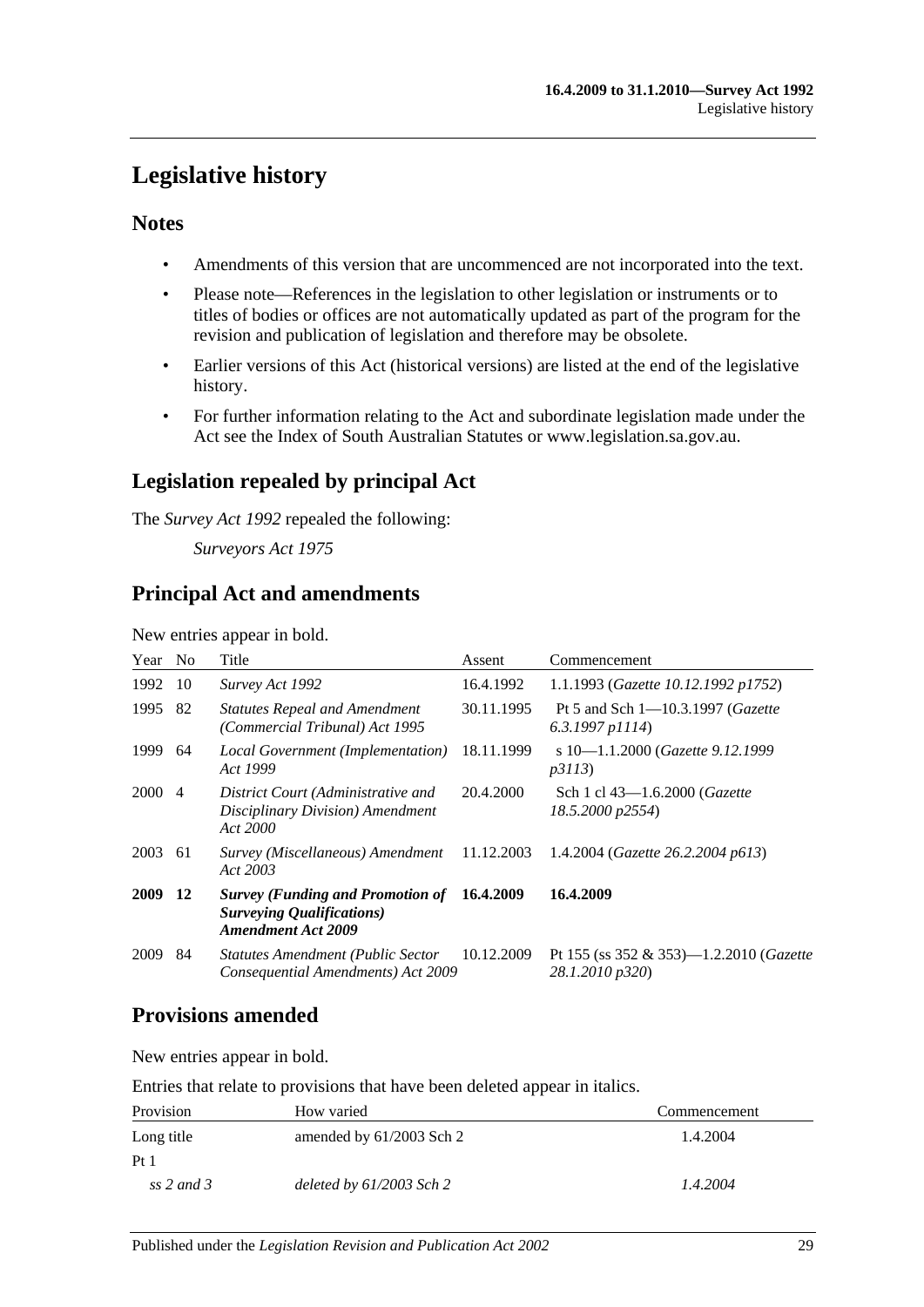#### s 4

| s(4(1))                        |                                                   |           |
|--------------------------------|---------------------------------------------------|-----------|
| beneficiary                    | inserted by $61/2003$ s $4(1)$                    | 1.4.2004  |
| company                        | deleted by $61/2003$ s $4(2)$                     | 1.4.2004  |
| Court                          | inserted by $82/1995$ s $17(a)$                   | 10.3.1997 |
| director                       | substituted by $61/2003$ s $4(3)$                 | 1.4.2004  |
|                                | prescribed relative deleted by $61/2003$ s $4(4)$ | 1.4.2004  |
| provide                        | inserted by $61/2003$ s $4(4)$                    | 1.4.2004  |
| putative spouse                | deleted by $61/2003$ s $4(4)$                     | 1.4.2004  |
| share                          | deleted by $61/2003$ s $4(5)$                     | 1.4.2004  |
| surveying services<br>provider | inserted by $61/2003$ s $4(6)$                    | 1.4.2004  |
| Tribunal                       | deleted by $82/1995 s 17(b)$                      | 10.3.1997 |
| trust                          | inserted by $61/2003$ s $4(7)$                    | 1.4.2004  |
| trust or corporate<br>entity   | inserted by $61/2003$ s $4(7)$                    | 1.4.2004  |
| $s\ 4(5)$ — $(8)$              | inserted by $61/2003$ s $4(8)$                    | 1.4.2004  |
| Pt 2                           |                                                   |           |
| s <sub>10</sub>                |                                                   |           |
| s 10(1)                        | amended by 12/2009 s 3                            | 16.4.2009 |
| s 12                           |                                                   |           |
| s 12(1)                        | amended by 61/2003 s 5                            | 1.4.2004  |
| s 13                           |                                                   |           |
| s 13(1)                        | substituted by $61/2003$ s $6(1)$                 | 1.4.2004  |
| s 13(2)                        | amended by $61/2003$ s $6(2)$                     | 1.4.2004  |
| s 13A                          | inserted by 61/2003 s 7                           | 1.4.2004  |
| Pt <sub>3</sub>                |                                                   |           |
| Pt 3 Div 1                     |                                                   |           |
| s 14                           | amended by $61/2003$ s 8                          | 1.4.2004  |
| s 15                           | amended by 61/2003 s 9                            | 1.4.2004  |
| Pt 3 Div 2                     |                                                   |           |
| s 21                           |                                                   |           |
| $s \, 21(1)$                   | amended by 61/2003 s 10                           | 1.4.2004  |
| $s\ 21(3)$                     | amended by 61/2003 Sch 2                          | 1.4.2004  |
| s 22                           |                                                   |           |
| $s\,22(2)$                     | deleted by 61/2003 s 11                           | 1.4.2004  |
| s <sub>24</sub>                |                                                   |           |
| $s\,24(1)$                     | amended by 61/2003 s 12                           | 1.4.2004  |
| s <sub>26</sub>                |                                                   |           |
| $s \; 26(4)$                   | amended by 61/2003 s 13                           | 1.4.2004  |
| Pt 3 Div 3                     | substituted by 61/2003 s 14                       | 1.4.2004  |
| Pt 3 Div 4                     |                                                   |           |

s 34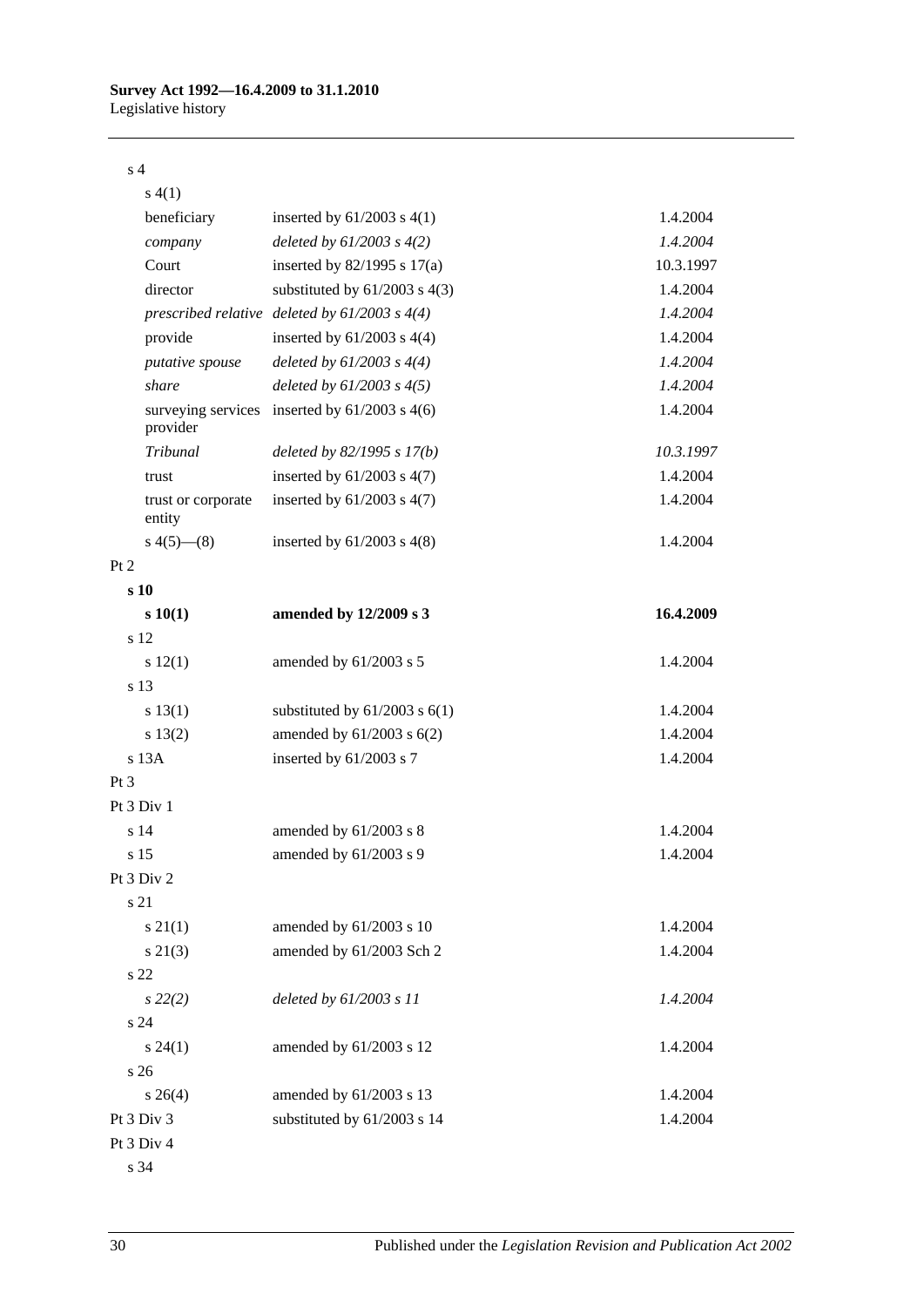#### **16.4.2009 to 31.1.2010—Survey Act 1992** Legislative history

| $s \, 34(1)$         | amended by 61/2003 s 15(1)                       | 1.4.2004  |
|----------------------|--------------------------------------------------|-----------|
| $s \, 34(2)$         | substituted by $61/2003$ s $15(2)$               | 1.4.2004  |
| s $34(3)$ and $(4)$  | inserted by 61/2003 s 15(2)                      | 1.4.2004  |
| s 35                 |                                                  |           |
| $s \, 35(1)$         | substituted by 61/2003 s 16                      | 1.4.2004  |
| s 36                 |                                                  |           |
| $s \; 36(1)$         | amended by $82/1995$ s $18(a)$                   | 10.3.1997 |
|                      | amended by 61/2003 s 17(1)                       | 1.4.2004  |
| $s \; 36(4)$         | amended by 61/2003 s 17(2)                       | 1.4.2004  |
| $s \; 36(6)$         | amended by 82/1995 s 18(b)                       | 10.3.1997 |
| s 37                 |                                                  |           |
| $s \frac{37(1)}{2}$  | amended by 82/1995 s 19                          | 10.3.1997 |
|                      | substituted by $61/2003$ s $18(1)$               | 1.4.2004  |
| $s \frac{37}{2}$     | deleted by $61/2003$ s $18(1)$                   | 1.4.2004  |
| $s \frac{37(3)}{2}$  | amended by 61/2003 s 18(2)                       | 1.4.2004  |
| s 38                 |                                                  |           |
| $s \ 38(1)$          | amended by $82/1995$ s $20(a)$                   | 10.3.1997 |
|                      | amended by 61/2003 s 19(1)                       | 1.4.2004  |
| $s \ 38(2)$ and (3)  | substituted by $82/1995$ s $20(b)$               | 10.3.1997 |
| $s \, 38(4)$ and (5) | deleted by $82/1995 s 20(b)$                     | 10.3.1997 |
| $s \, 38(6)$         | amended by $82/1995$ s $20(c)$                   | 10.3.1997 |
|                      | amended by 61/2003 s 19(2)                       | 1.4.2004  |
| $s \ 38(8)$          | amended by $82/1995$ s $20(d)$                   | 10.3.1997 |
| s 38(9)              | amended by 82/1995 s 20(e)                       | 10.3.1997 |
| s 38A                | inserted by 82/1995 s 21                         | 10.3.1997 |
|                      | amended by $4/2000$ s $9(1)$ (Sch 1 cl $43(a)$ ) | 1.6.2000  |
| s 39                 | amended by 82/1995 s 22                          | 10.3.1997 |
| s 40                 |                                                  |           |
| $s\,40(1)$           | amended by $82/1995$ s $23(a)$                   | 10.3.1997 |
| $s\ 40(2)$           | amended by 82/1995 s 23(b)                       | 10.3.1997 |
|                      | substituted by 61/2003 s 20                      | 1.4.2004  |
| $s\ 40(3)$           | amended by 82/1995 s 23(c)                       | 10.3.1997 |
| $s\ 40(4)$           | amended by 82/1995 s 23(d)                       | 10.3.1997 |
| s 41                 |                                                  |           |
| $s\ 41(1)$           | amended by $82/1995$ s $24(a)$                   | 10.3.1997 |
| $s\ 41(2)$           | amended by 82/1995 s 24(b)                       | 10.3.1997 |
| Pt 3 Div 5           | heading amended by 82/1995 s 25                  | 10.3.1997 |
| s 42                 |                                                  |           |
| $s\ 42(1)$           | amended by $82/1995$ s $26(a)$                   | 10.3.1997 |
| $s\ 42(2)$           | amended by 82/1995 s 26(b)                       | 10.3.1997 |
|                      | amended by 4/2000 s 9(1) (Sch 1 cl 43(b))        | 1.6.2000  |
| $s\,42(3)$           | amended by 82/1995 s $26(c)$                     | 10.3.1997 |
|                      | deleted by $4/2000 s 9(1)$ (Sch 1 cl $43(c)$ )   | 1.6.2000  |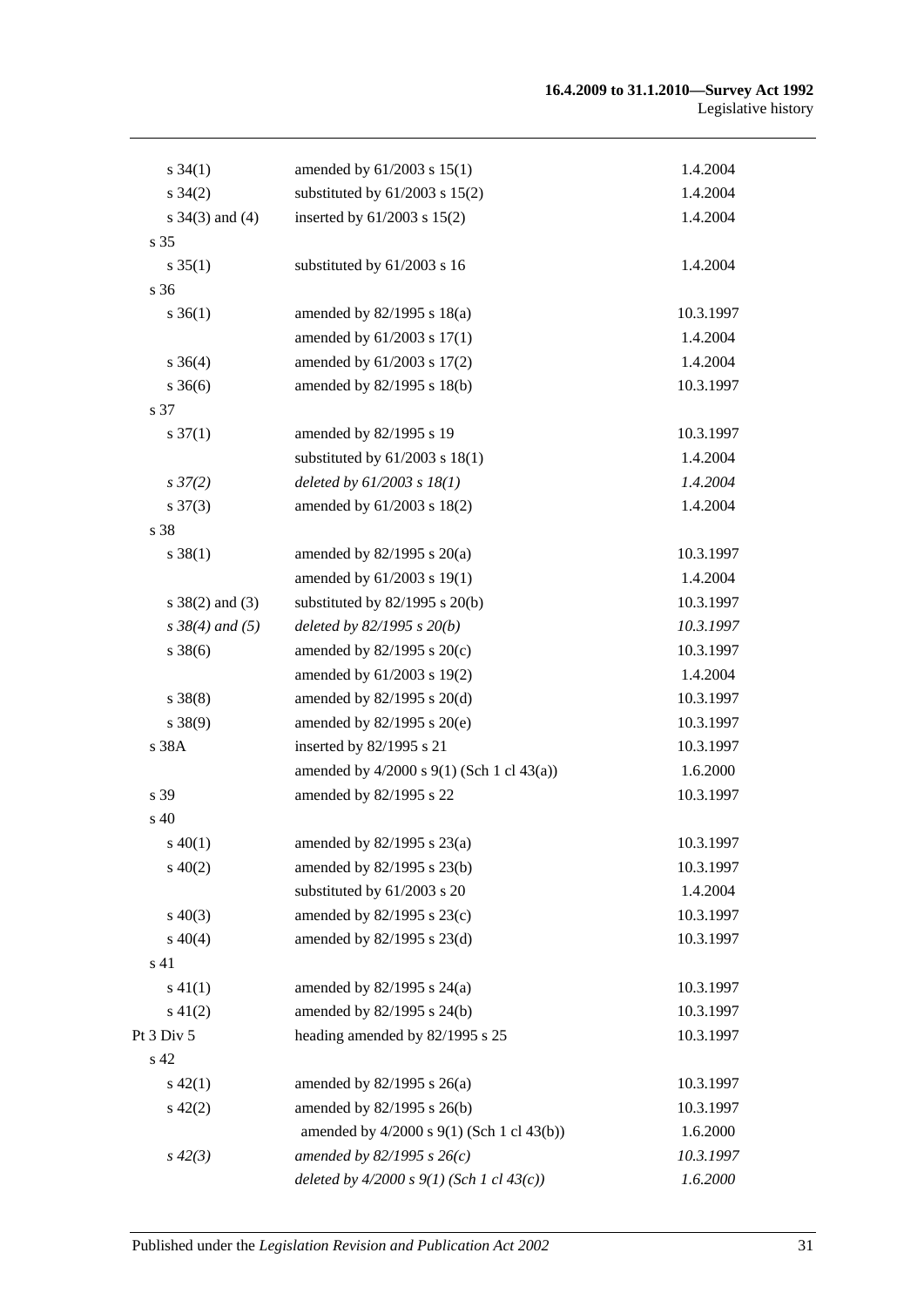#### **Survey Act 1992—16.4.2009 to 31.1.2010** Legislative history

| $s\,42(4)$      | amended by $82/1995 s 26(d)$                   | 10.3.1997 |
|-----------------|------------------------------------------------|-----------|
|                 | deleted by $4/2000 s 9(1)$ (Sch 1 cl $43(d)$ ) | 1.6.2000  |
| $s\,42(5)$      | amended by 82/1995 s 26(e)                     | 10.3.1997 |
| $s\ 42(8)$      | amended by 82/1995 s 26(f)                     | 10.3.1997 |
| Pt 4            |                                                |           |
| s <sub>44</sub> |                                                |           |
| $s\,44(1)$      | amended by 82/1995 s 27                        | 10.3.1997 |
| $s\,44(4)$      | amended by 61/2003 s 21                        | 1.4.2004  |
| Pt 5            |                                                |           |
| s <sub>50</sub> |                                                |           |
| s 50(1a)        | inserted by $64/1999$ s $10(a)$                | 1.1.2000  |
| s 50(2)         | amended by 64/1999 s 10(b)                     | 1.1.2000  |
| $s\,50(4)$      | deleted by $64/1999 s 10(c)$                   | 1.1.2000  |
| s 51            |                                                |           |
| s 51(3)         | amended by 64/1999 s 10(d)                     | 1.1.2000  |
| s 51(4)         | amended by $64/1999$ s $10(e)$                 | 1.1.2000  |
| s 51(5a)        | inserted by $64/1999$ s $10(f)$                | 1.1.2000  |
| $Pt\ 6$         |                                                |           |
| ss 55A and 55B  | inserted by 61/2003 s 22                       | 1.4.2004  |
| $s$ 59 $A$      | inserted by 82/1995 s 28                       | 10.3.1997 |
| s 61            |                                                |           |
| $s \, 61(1)$    | substituted by 61/2003 s 23                    | 1.4.2004  |
| $s \, 6l(2)$    | deleted by 61/2003 s 23                        | 1.4.2004  |
| Sch 1           | inserted by 82/1995 s 29 (Sch 1)               | 10.3.1997 |
| $\text{sc}$ (5) | amended by 4/2000 s 9(1) (Sch 1 cl 43(e))      | 1.6.2000  |
| Sch 2           | Sch redesignated as Sch 2 by 82/1995 s 29      | 10.3.1997 |
|                 | deleted by 61/2003 Sch 2                       | 1.4.2004  |

## **Transitional etc provisions associated with Act or amendments**

## *Statutes Repeal and Amendment (Commercial Tribunal) Act 1995*

#### **30—Transitional provision**

Where an order is in force under Division 4 of Part 3 of the principal Act immediately before the commencement of this section—

- (a) imposing conditions on a person's licence or registration to practice surveying; or
- (b) suspending a person's licence or registration to practice surveying; or
- (c) disqualifying a person from being licensed or registered to practice surveying,

the order has effect as if it were an order of the Administrative and Disciplinary Division of the District Court under that Division of the principal Act as amended by this Act.